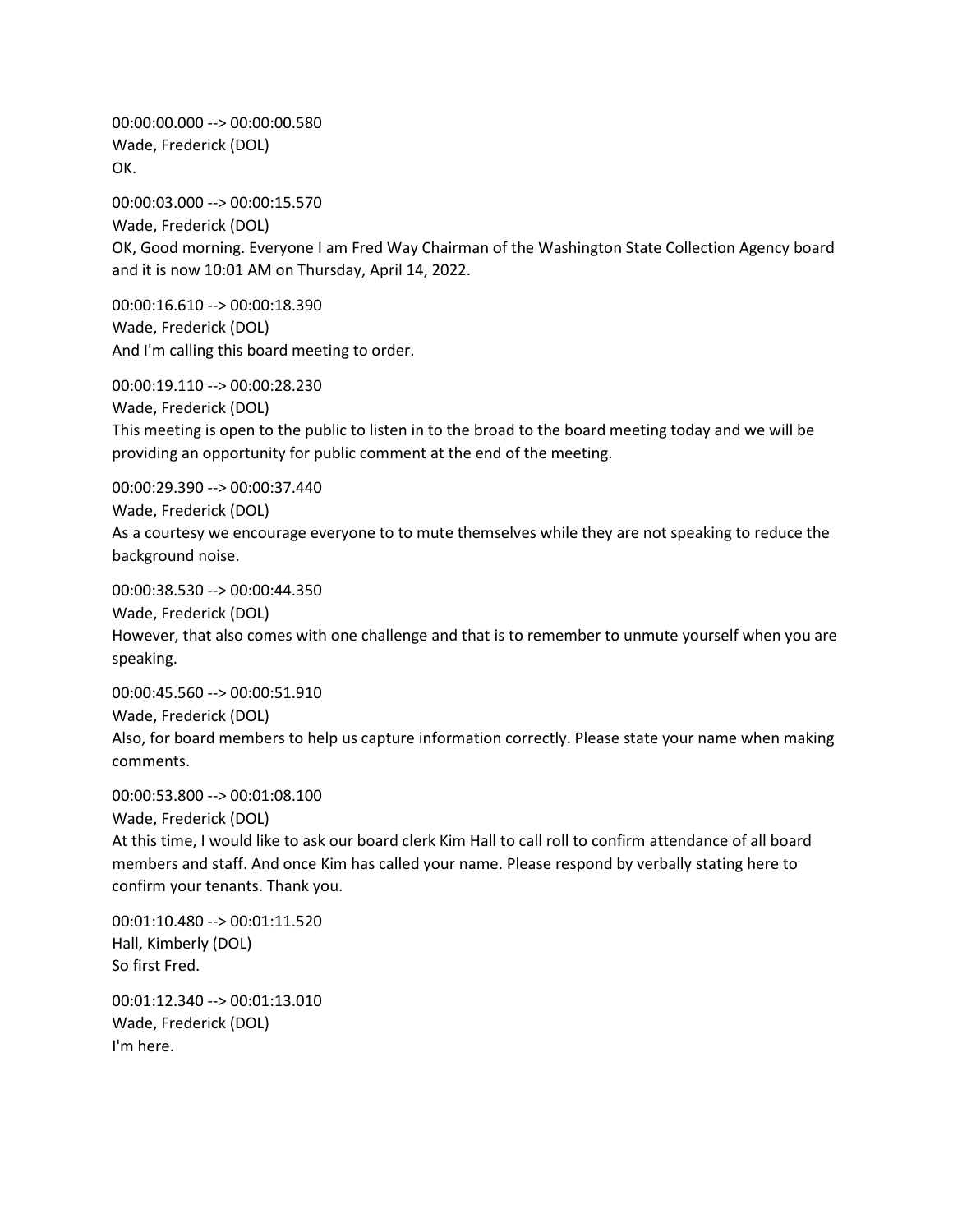00:01:13.730 --> 00:01:14.150 Hall, Kimberly (DOL) That. 00:01:15.510 --> 00:01:15.900 Scott M. Kinkley I'm here. 00:01:16.770 --> 00:01:17.150 Hall, Kimberly (DOL) Art. 00:01:18.260 --> 00:01:18.860 Mark Case I'm here. 00:01:19.610 --> 00:01:19.960 Hall, Kimberly (DOL) Start. 00:01:21.390 --> 00:01:21.930 +19\*\*\*\*\*\*\*55 Here. 00:01:22.980 --> 00:01:27.720 Hall, Kimberly (DOL) I believe Mary is absent OK, we discussed Elizabeth. 00:01:32.020 --> 00:01:32.580 Hall, Kimberly (DOL) Amantha. 00:01:34.900 --> 00:01:35.440 Samantha Hellwig (WA AGO) (Guest) Present. 00:01:34.990 --> 00:01:35.320 Kimberly Tibbs So. 00:01:36.280 --> 00:01:36.680 Hall, Kimberly (DOL) Done. 00:01:40.790 --> 00:01:41.130 Hall, Kimberly (DOL) Rick.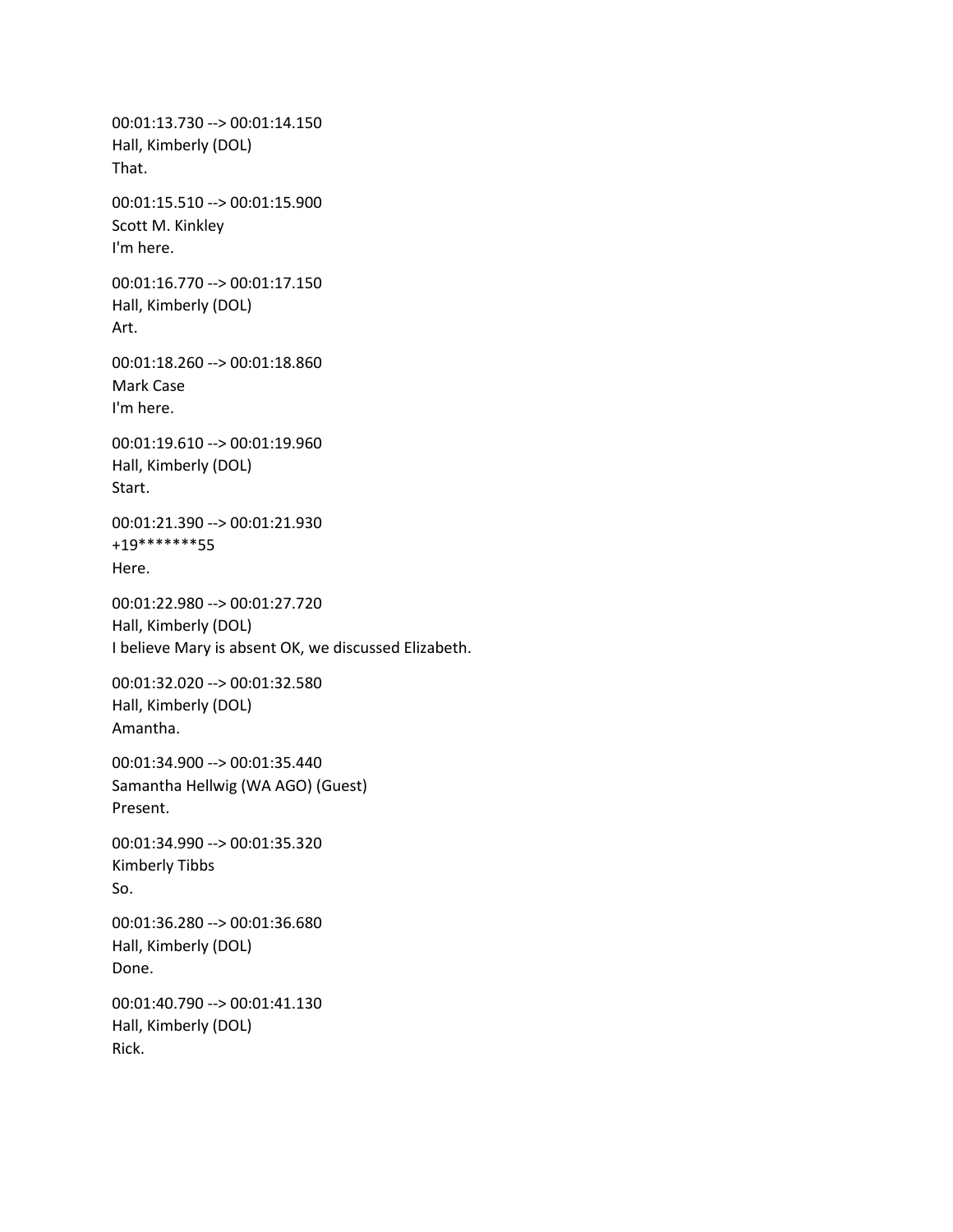00:01:42.780 --> 00:01:43.160 Storvick, Richard (DOL) Here. 00:01:43.950 --> 00:01:44.460 Hall, Kimberly (DOL) Grace. 00:01:45.770 --> 00:01:46.100 Hamilton, Grace (DOL) Here. 00:01:47.070 --> 00:01:47.440 Hall, Kimberly (DOL) No. 00:01:49.950 --> 00:01:50.360 Dutra, Bill (DOL) Sure. 00:01:51.210 --> 00:01:51.700 Hall, Kimberly (DOL) Darla. 00:01:55.980 --> 00:01:56.490 Hall, Kimberly (DOL) Kathy. 00:01:59.470 --> 00:01:59.860 Naegeli, Catharine (DOL) Here. 00:02:00.900 --> 00:02:01.330 Hall, Kimberly (DOL) Star. 00:02:05.400 --> 00:02:06.010 Boone, Starleen (DOL) So far. 00:02:07.010 --> 00:02:07.460 Hall, Kimberly (DOL) Barry. 00:02:17.550 --> 00:02:47.320 Storvick, Richard (DOL)

Kim I'm gonna jump in here real quick and just thanks for doing that a quick note for the board members. You might have identified that we have a few extra staff as guests today and it's due to changes in our organizational structure and recent changes in staff assignments that we're pleased to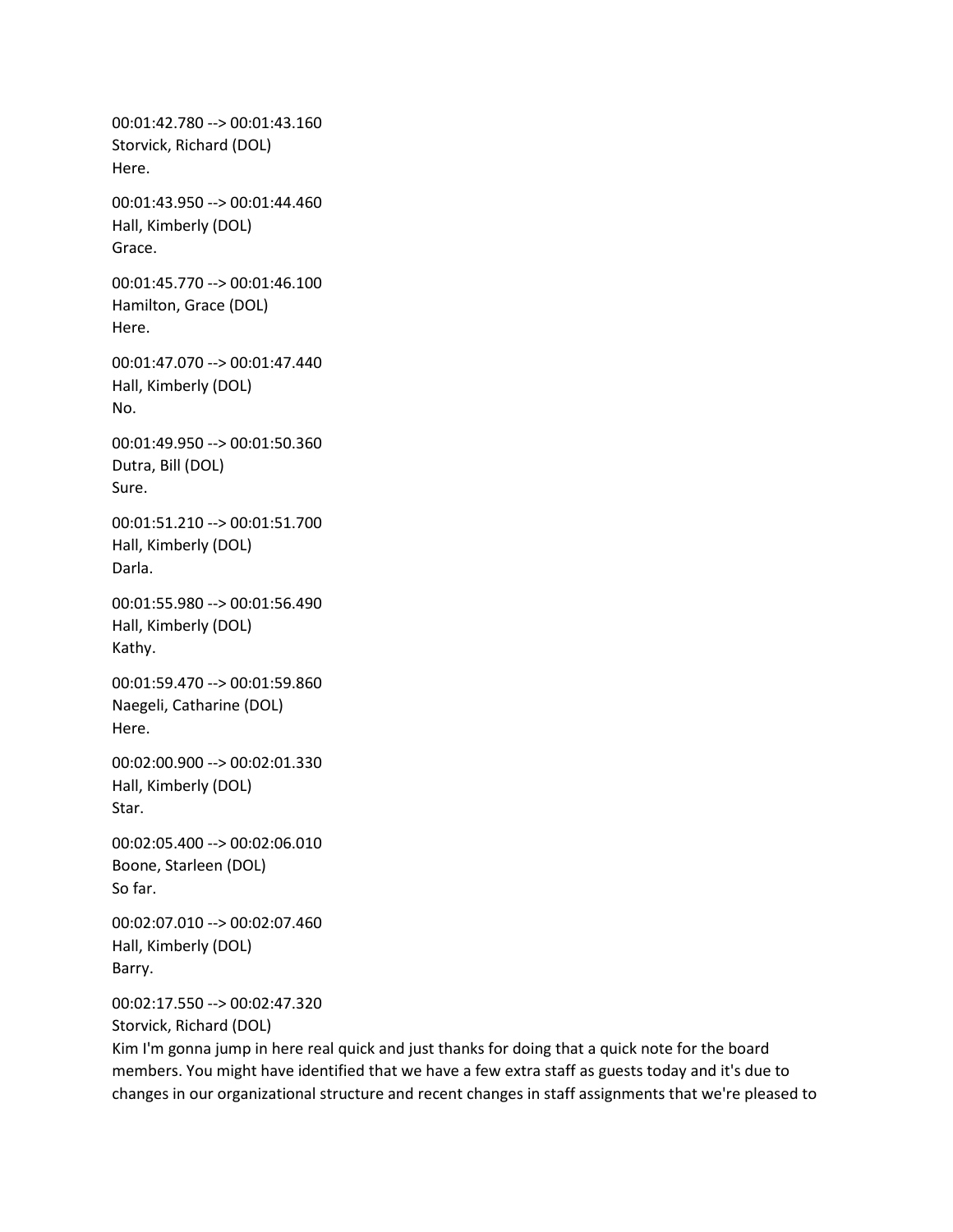have John Patel doesn't look like he's here yet, but he is likely going to be here at some point and then Samantha Hellwig from the AG 's office Samantha is the newly assigned.

00:02:47.400 --> 00:03:17.350

Storvick, Richard (DOL)

Prosecuting attorney for collection agency board cases and John who worked with the board previously is her supervisor. Samantha doesn't have any new cases to present to you Dave but we wanted to provide her an opportunity to meet the board and see some of the process 2 other guests that I wanted to introduce our bill. Dutra and Kathy Negley, who's supervised our investigation staff now and Bill will have time towards the end of the agenda.

00:03:17.470 --> 00:03:30.820

Storvick, Richard (DOL)

And Kathy they'll have time to share a little bit about their role and in our new organizational structure. How they support the board. As we move forward so with that Fred. Thank you and it's back to you.

00:03:32.920 --> 00:03:42.900

Wade, Frederick (DOL)

OK first on the agenda here is the order of agenda. You'll see that that page is 2 and 3 of the packet that went to the board earlier.

00:03:45.850 --> 00:03:49.660 Wade, Frederick (DOL) Also, we need to approve the minutes for October 13.

00:03:53.020 --> 00:04:00.650 Wade, Frederick (DOL) And if I can I'll get back to this right screen here? Is there a motion to approve the October 132021 meeting minutes?

00:04:01.420 --> 00:04:02.520 Hall, Kimberly (DOL) Let's see it and that.

00:04:06.900 --> 00:04:07.880 Wade, Frederick (DOL) I'm sorry say that again.

00:04:11.970 --> 00:04:15.160 Hall, Kimberly (DOL) Sorry I apologize we need to approve the agenda that's a regular meeting.

00:04:15.610 --> 00:04:18.480 Wade, Frederick (DOL) Ohh, I'm sorry, OK, we need to approve the agenda OK.

00:04:19.940 --> 00:04:22.420 Wade, Frederick (DOL) So do I have a motion to approve the agenda.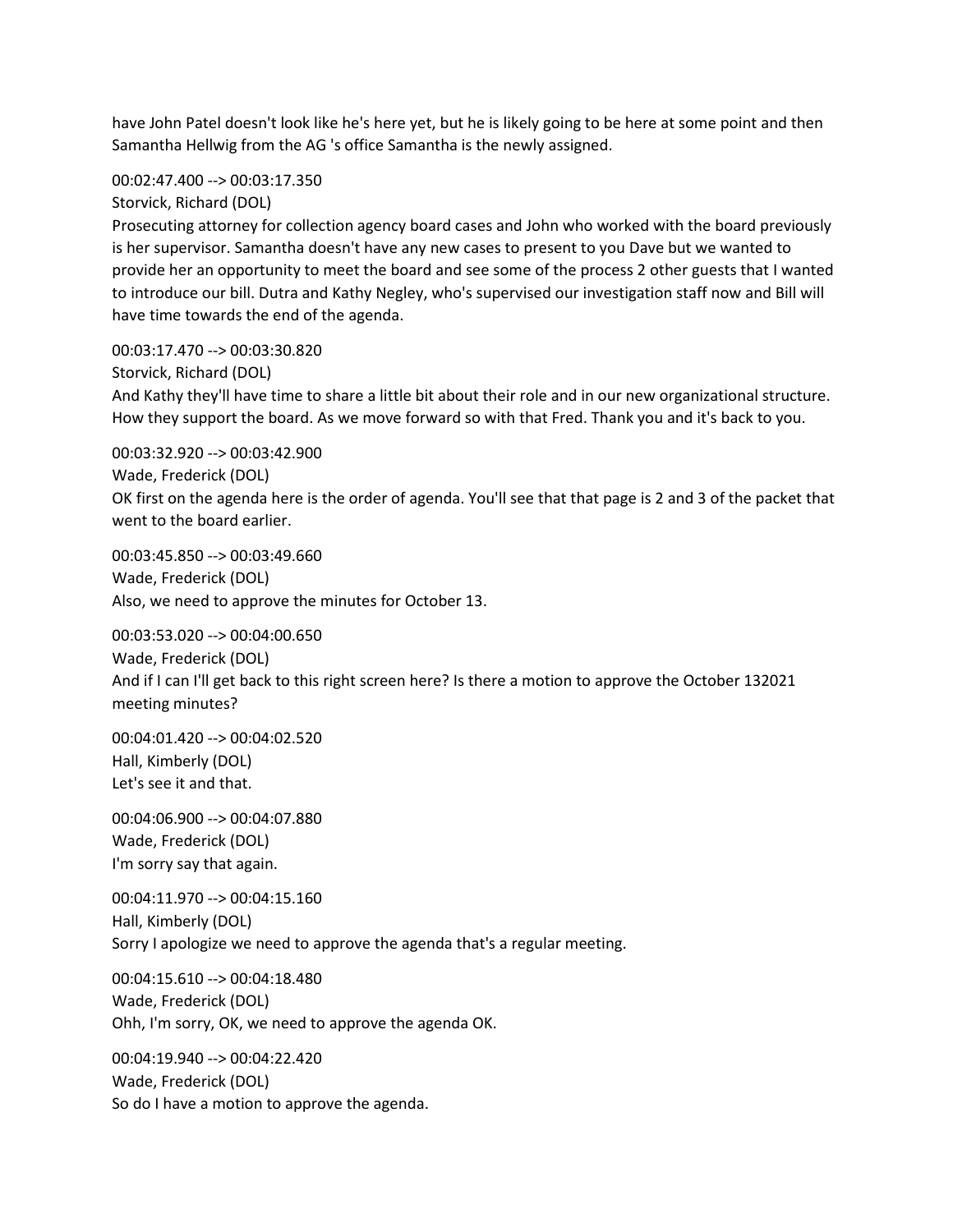00:04:22.960 --> 00:04:25.190 Mark Case This is Mark I'll move to approve the agenda. 00:04:25.770 --> 00:04:27.280 Scott M. Kinkley This is Scott Second, the motion. 00:04:25.830 --> 00:04:26.310 Wade, Frederick (DOL) OK. 00:04:28.850 --> 00:04:30.250 Wade, Frederick (DOL) All right any discussion. 00:04:31.390 --> 00:04:32.210 Wade, Frederick (DOL) Any opposed. 00:04:33.410 --> 00:04:37.930 Wade, Frederick (DOL) I'm sorry any discussion all those in favor say aye. 00:04:38.970 --> 00:04:39.250 Scott M. Kinkley Aye. 00:04:39.330 --> 00:04:39.690 Wade, Frederick (DOL) Alright. 00:04:39.350 --> 00:04:39.920 +19\*\*\*\*\*\*\*55 I. 00:04:40.560 --> 00:04:40.920 Mark Case Aye. 00:04:41.530 --> 00:04:42.380 Wade, Frederick (DOL) Any opposed. 00:04:45.040 --> 00:04:46.050 Wade, Frederick (DOL) Any abstentions.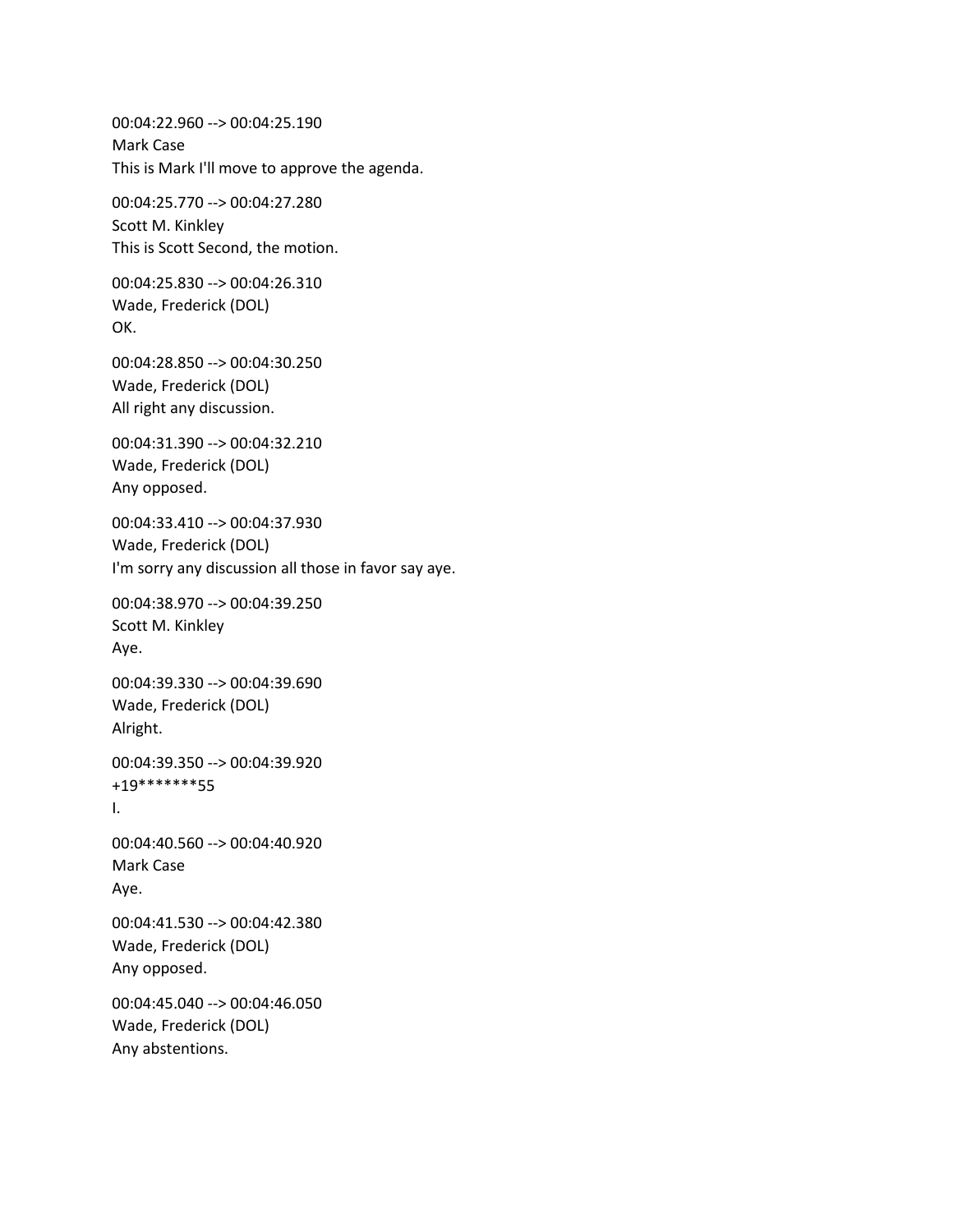00:04:47.560 --> 00:04:53.790 Wade, Frederick (DOL) OK then we'll move on to the approval of the minutes October 132021 minutes.

00:04:54.970 --> 00:04:59.460 Wade, Frederick (DOL) Is there a motion to approve the October 132021 meeting minutes?

00:05:01.350 --> 00:05:04.000 +19\*\*\*\*\*\*\*55 This is dark, I motion to approve the minutes.

00:05:05.220 --> 00:05:05.610 Wade, Frederick (DOL) OK.

00:05:05.300 --> 00:05:08.290 Mark Case This is not this is Mark I'll second the motion.

00:05:10.640 --> 00:05:12.540 Wade, Frederick (DOL) All right any discussion.

00:05:14.650 --> 00:05:17.420 Wade, Frederick (DOL) All in favor of the motion, please say aye.

00:05:18.160 --> 00:05:18.350 Scott M. Kinkley Aye.

00:05:18.580 --> 00:05:19.150 +19\*\*\*\*\*\*\*55 I.

00:05:18.860 --> 00:05:19.270 Wade, Frederick (DOL) I.

00:05:19.790 --> 00:05:20.230 Mark Case Aye.

00:05:21.970 --> 00:05:22.920 Wade, Frederick (DOL) Any opposed.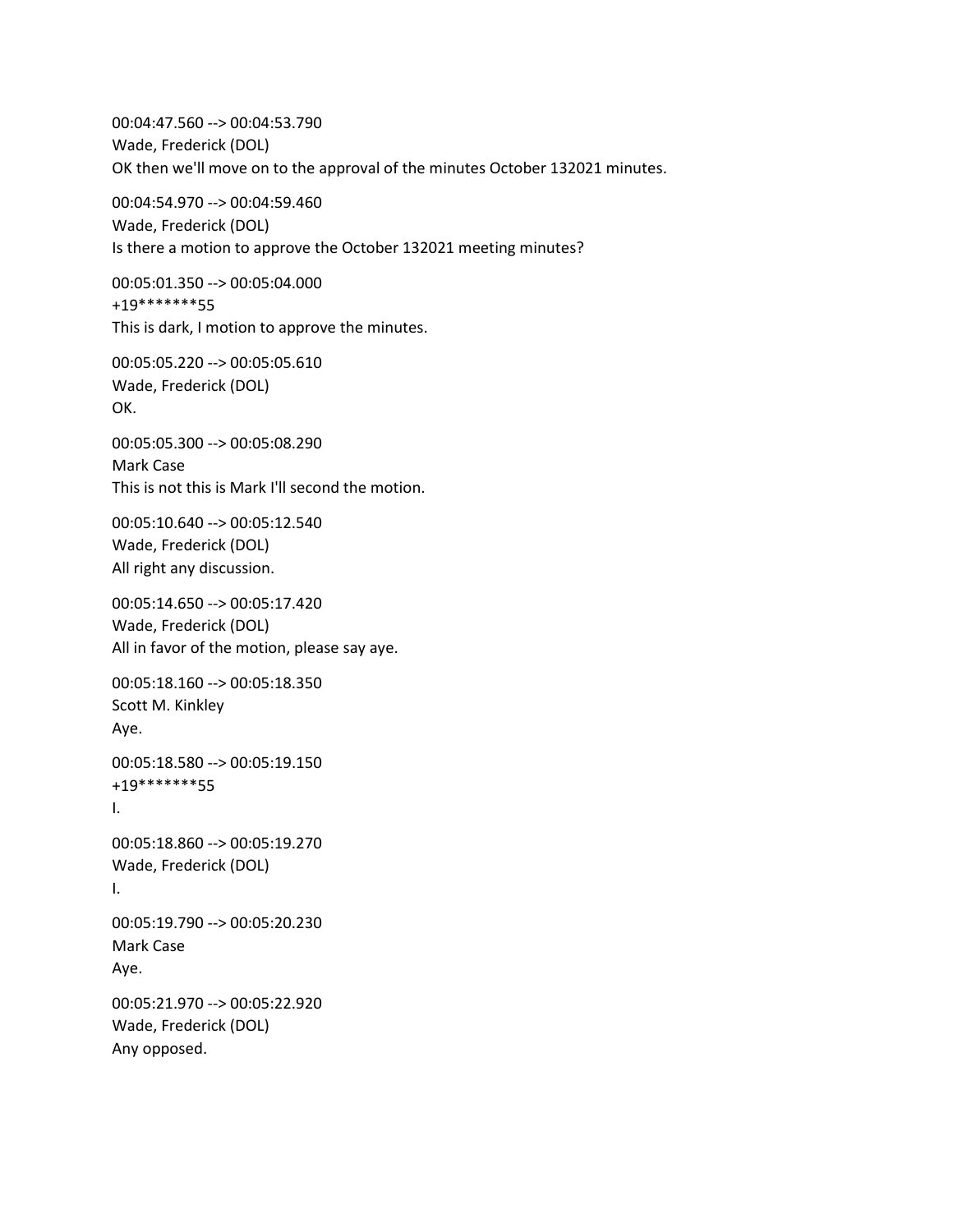00:05:24.340 --> 00:05:25.690 Wade, Frederick (DOL) And then extensions.

00:05:26.820 --> 00:05:28.790 Wade, Frederick (DOL) Alright the motion carries and then.

00:05:29.780 --> 00:05:33.420 Wade, Frederick (DOL) We'll move on to the next item on the agenda, which is to.

00:05:34.100 --> 00:05:34.590 Wade, Frederick (DOL) Umm.

00:05:35.970 --> 00:05:41.220 Wade, Frederick (DOL) Go to the little one moved on to old business starting with Grace.

00:05:46.690 --> 00:05:49.340 Hamilton, Grace (DOL) So are we talking about in the Cara.

00:05:49.960 --> 00:05:50.500 Wade, Frederick (DOL) Yes.

00:05:50.080 --> 00:05:50.550 Hamilton, Grace (DOL) Conference.

00:05:51.200 --> 00:06:14.190 Storvick, Richard (DOL)

Yes, so this so this is a follow up grace on the the car meeting that happened last fall, a report out there a little bit further down. We'll talk about the new annual meeting coming up so this is an opportunity for you to share about that and then we'll also provide an opportunity for any of the board members that attended to also provide insights on the fall meeting this last fall.

00:06:17.580 --> 00:06:18.720 Hamilton, Grace (DOL) So once again.

00:06:20.540 --> 00:06:23.280 Hamilton, Grace (DOL) The conference virtually.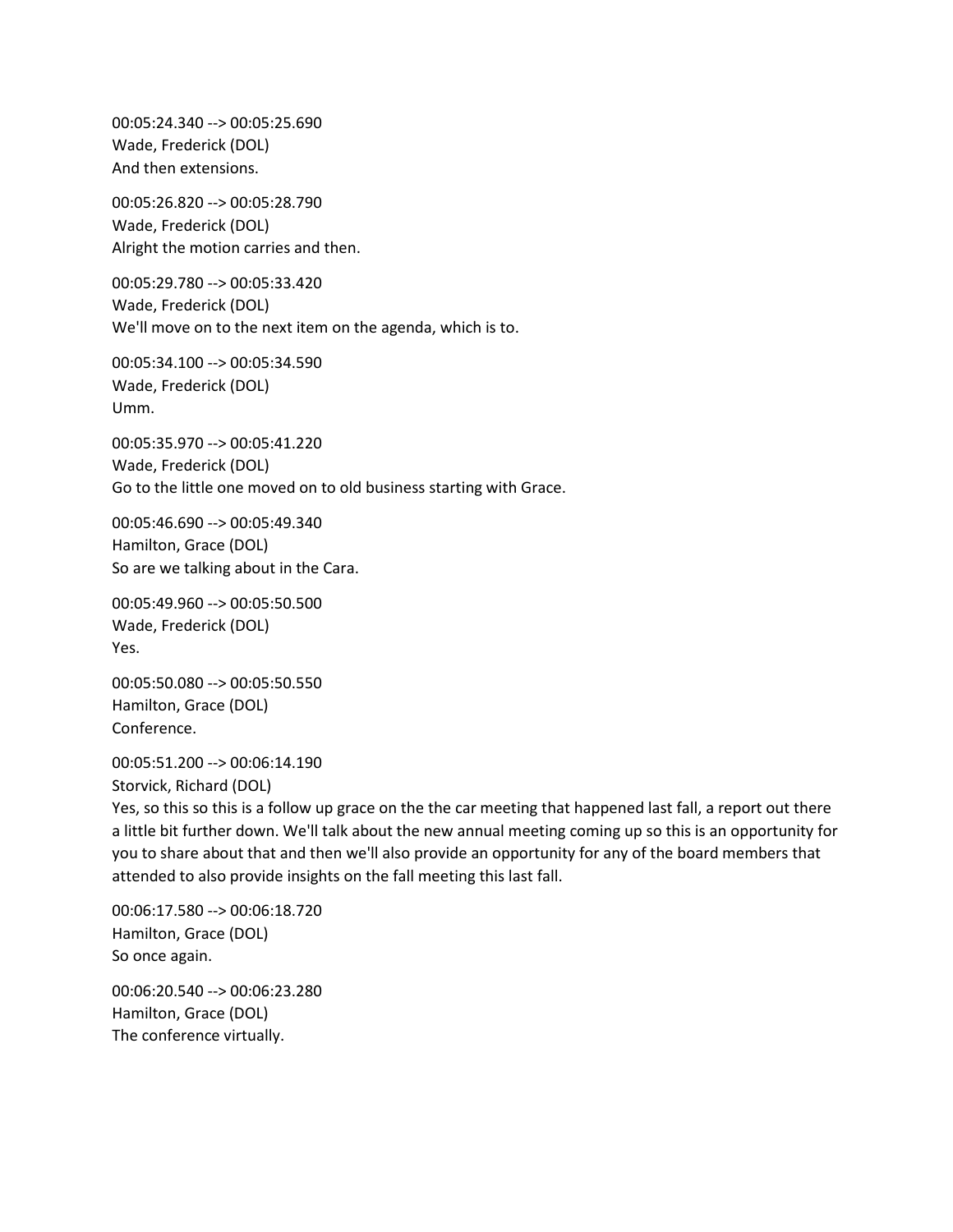00:06:23.920 --> 00:06:28.490 Hamilton, Grace (DOL) Umm, which it it was, it went off without a hitch, which was great.

00:06:29.890 --> 00:06:33.560 Hamilton, Grace (DOL) Uh we had a focus on.

00:06:34.340 --> 00:06:38.350 Hamilton, Grace (DOL) Like Post COVID Collection and.

00:06:39.490 --> 00:06:42.500 Hamilton, Grace (DOL) A lot of states having the change in.

00:06:43.480 --> 00:06:48.150 Hamilton, Grace (DOL) Their work environment working remotely that was talked about a lot.

00:06:48.450 --> 00:06:55.600 Hamilton, Grace (DOL) When the new FC a rule change that was touched on quite a bit, it was passing in the Bush here.

00:06:56.320 --> 00:06:56.850 Hamilton, Grace (DOL) Umm.

00:06:57.610 --> 00:06:58.160 Hamilton, Grace (DOL) So.

00:06:59.190 --> 00:07:06.340 Hamilton, Grace (DOL) I I've everything was great. I don't know I believe everyone was able to attend that wanted to since it was virtual.

00:07:07.360 --> 00:07:16.080 Hamilton, Grace (DOL) Everything else that had any insight on that. But other than I thought it was a great conference and actually that we forward to coming up one to finally be interesting.

00:07:30.960 --> 00:07:37.190 Storvick, Richard (DOL) So any board members have any insights from attending any of the one or more of the sessions.

00:07:41.390 --> 00:07:41.790 Storvick, Richard (DOL) All right.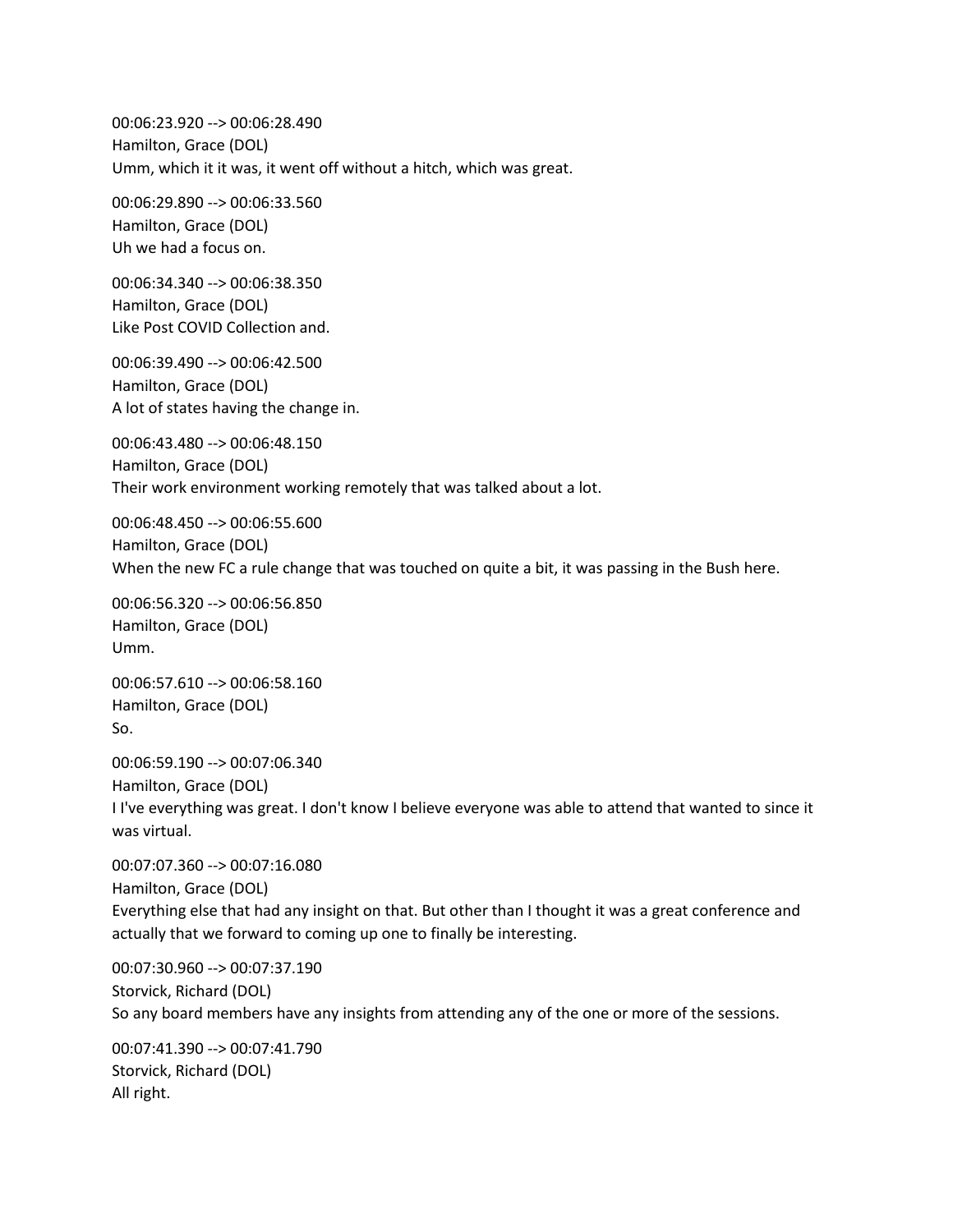00:07:43.470 --> 00:07:44.590 Storvick, Richard (DOL) Right I think it's back to you.

00:07:52.920 --> 00:07:53.290 Wade, Frederick (DOL) OK.

00:07:55.630 --> 00:08:00.800 Wade, Frederick (DOL) So the next item, we have Rick is regarding the board charter.

00:08:01.800 --> 00:08:04.430 Storvick, Richard (DOL) Thank you. Yeah, it's so I guess back to me again right.

00:08:05.490 --> 00:08:35.840

Storvick, Richard (DOL)

Last fall. We talked about the board charter because of everything going on. We haven't been able to get things set up for staff to support that we're in the process of doing some hiring right now and we're hoping here by June to have some additional bodies on board to help us and at that point we'd really like to stand up a committee of a couple folks to go through this draft charter. What's in the packet literally is a draft for a totally different.

00:08:35.950 --> 00:09:05.890

Storvick, Richard (DOL)

Organization some of the information you might want to just toss out and other pieces of it. You might want to hold on to refine the architect Board was one that decided that they really wanted a little bit of history in their charter to give folks a perspective of when the board was established and kind of some background on that, so it's really intended to be something that is a tool, especially when we're on boarding a new board members that would give them a snapshot of what the board is the role of the board.

00:09:05.990 --> 00:09:22.230

Storvick, Richard (DOL)

And things of that nature and so again if we can identify a couple of volunteers to work with staff and and we'll probably start that work here. June July with the hope to bring an update to the fall meeting.

00:09:23.880 --> 00:09:32.220 Storvick, Richard (DOL) So Fred we, we'd ask if between folks if there's a couple people we'll get them on the list and then follow up this summer.

00:09:36.010 --> 00:09:39.060 Wade, Frederick (DOL) OK and do you want the when do you want those names?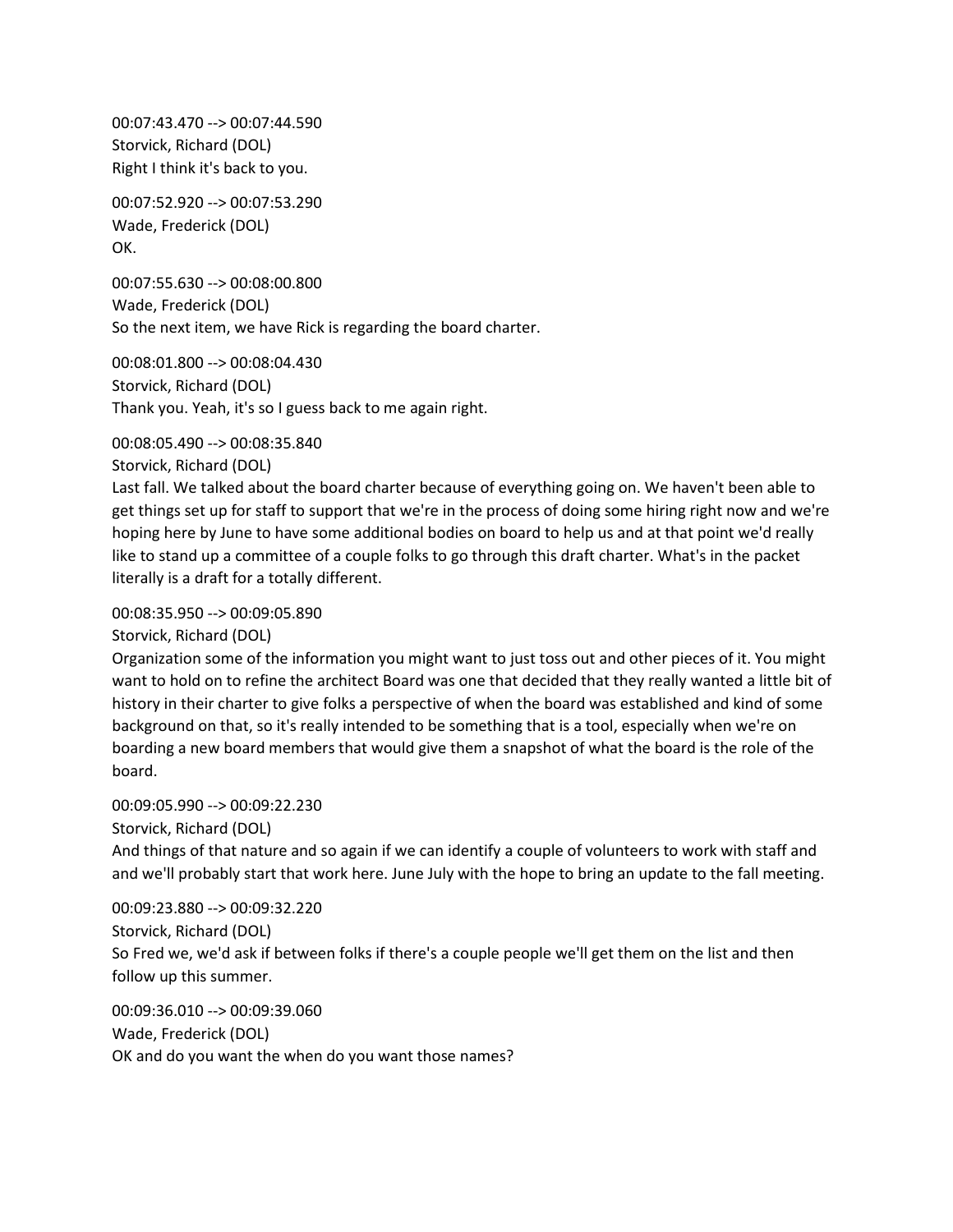00:09:40.390 --> 00:09:51.300 Storvick, Richard (DOL) If if if we could get it just right now, then Kim can get. It recorded and we can have it ready. If we don't gather 2 today, then Kim will send out emails until 2:00 people.

00:09:52.710 --> 00:09:54.070 Storvick, Richard (DOL) Volentold themselves.

00:09:55.160 --> 00:09:55.370 Mark Case OK.

00:09:55.820 --> 00:09:56.620 Wade, Frederick (DOL) OK.

00:09:57.880 --> 00:09:58.770 Wade, Frederick (DOL) Alright there we are.

00:09:57.890 --> 00:10:01.880 Scott M. Kinkley I I'd be happy to participate with that right so.

00:10:02.840 --> 00:10:03.130 Wade, Frederick (DOL) OK.

00:10:03.760 --> 00:10:05.850 Mark Case This is Mark I'd also be happy to help.

00:10:08.020 --> 00:10:08.670 Storvick, Richard (DOL) Thank you John.

00:10:09.720 --> 00:10:12.200 Hall, Kimberly (DOL) So I got Mark and who is the first one, yeah.

00:10:13.000 --> 00:10:14.240 Scott M. Kinkley I apologize that was me Scott.

00:10:23.590 --> 00:10:26.570 Wade, Frederick (DOL) OK, that get you what you need Rick Yep.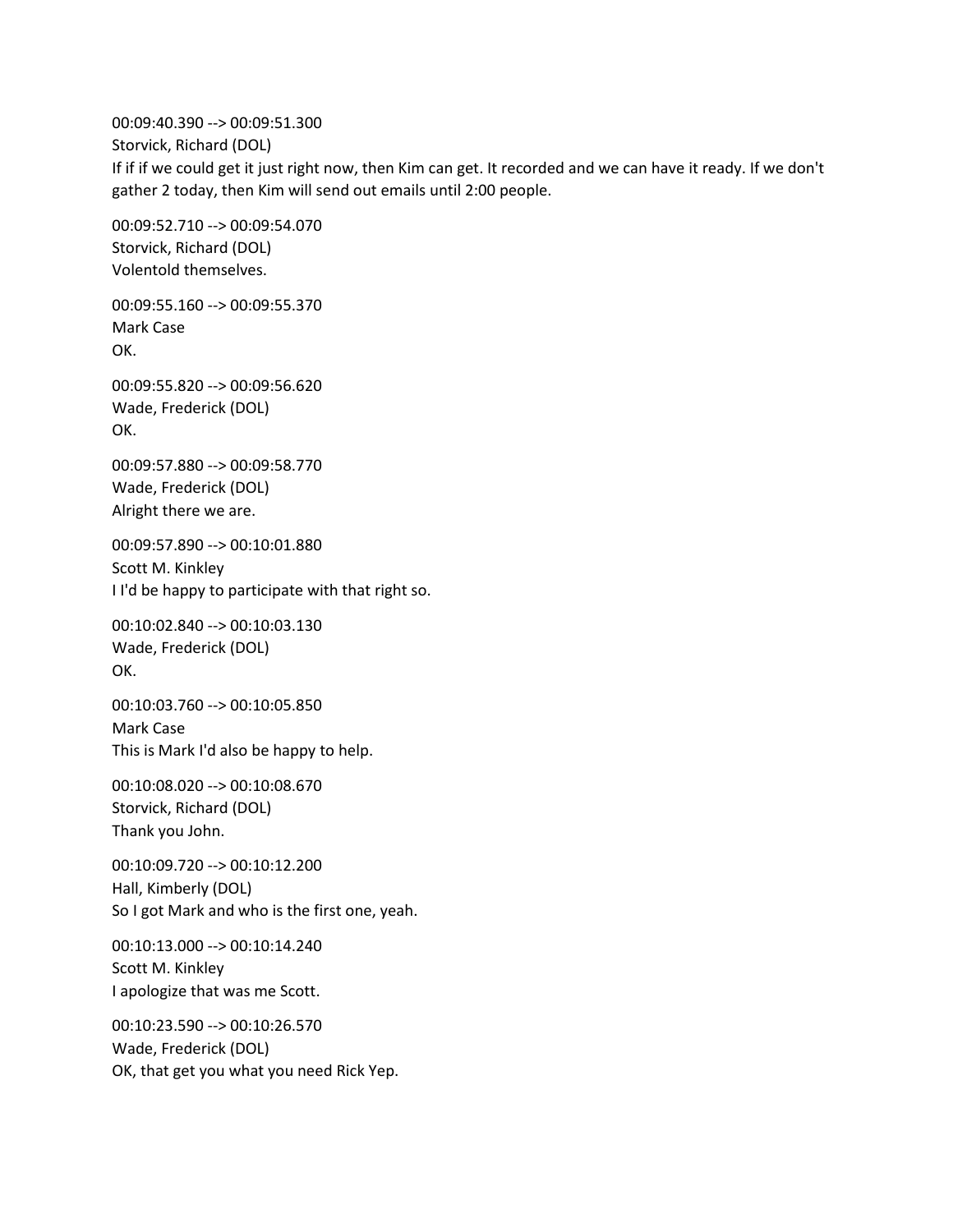00:10:27.230 --> 00:10:27.640 Wade, Frederick (DOL) OK.

00:10:28.850 --> 00:10:33.440 Wade, Frederick (DOL) Then the next item is the review of the master agency items listed by Kim.

00:10:35.430 --> 00:10:56.260

Hall, Kimberly (DOL)

Yes, so the last of our fall meeting. We had a Chris a few that we have actually been able to complete so the schedule of the 2022 board meetings. The we emailed out the board delegation as requested and then to schedule. A committee review meeting, which we did with both Scott and.

00:10:56.530 --> 00:10:57.410 Hall, Kimberly (DOL) You want to say something.

00:10:58.230 --> 00:10:59.000 Hall, Kimberly (DOL) That was everything.

00:11:03.510 --> 00:11:04.170 Wade, Frederick (DOL) OK thanks again.

00:11:05.930 --> 00:11:13.000 Wade, Frederick (DOL) And next item under the agenda is new business and it starts out with the board delegation by Rick.

00:11:15.170 --> 00:11:44.050 Storvick, Richard (DOL)

Thank you. Fred we talked a little bit about this in the fall. We sent out the current delegations. At this point we need to establish a committee. It becomes a little more important one of the things that will take place between now and your next board meeting is I'm going to retire and the current delegations are made to a specific individual and that's to myself, so it'll be really important at the September meeting to sign a new delegation.

00:11:44.780 --> 00:11:46.950 Storvick, Richard (DOL) To the person who replaces me.

00:11:47.940 --> 00:12:17.300

Storvick, Richard (DOL)

Umm and So what we're asking boards to do is to look at your previous delegation consider whether or not. It's accurate to the work that you expect us to do on your behalf are the parameters of appropriate things what we would do is have Elizabeth work with you so if there's any questions. You can look at that type of thing. The board delegations have been seen as something that is.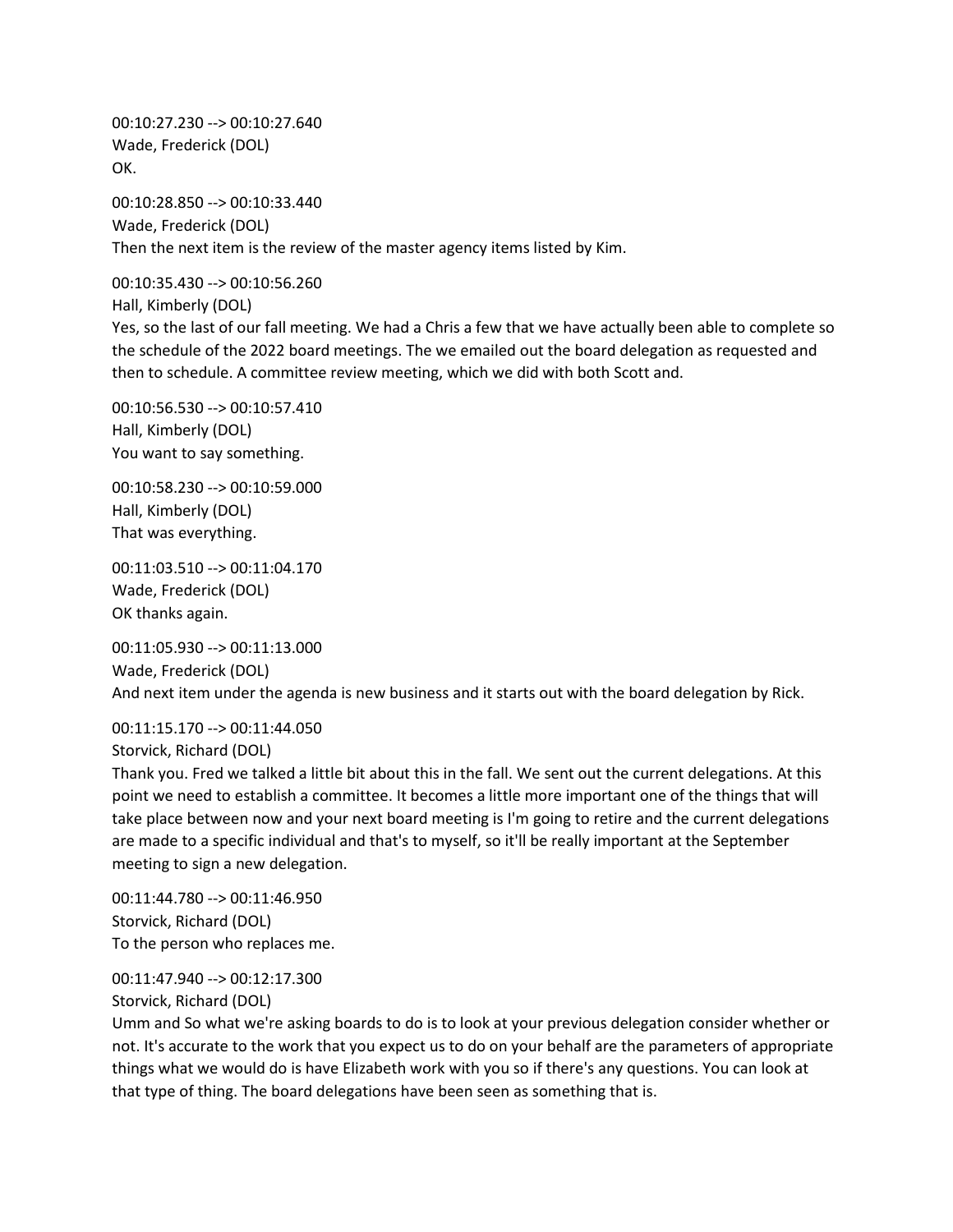#### 00:12:17.850 --> 00:12:47.860

Storvick, Richard (DOL)

Very specific assigned to an individual a name at 1:00 point in the past. There was a conversation about trying to assign the delegation to a position and it was identified that no you need to assign it to an individual. So you just need to find somebody as wonderful as me to assign delegations to and set that up one of the things that's really important with this board and that was a lot of the conversation. The last time the delegations were approved as this board.

### 00:12:48.580 --> 00:13:04.430

Storvick, Richard (DOL)

Typically meets twice a year and so the particularly around some type of cases. You've delegated currently for staff to be able to close certain types of cases and take action on your behalf.

### 00:13:04.850 --> 00:13:34.940

Storvick, Richard (DOL)

Umm and so I I think that's gonna be a real important element to look at is that working well if not, and and how do you draw some real distinct lines so there's not confusion between yourself and staff as to how things are handled so again. Fred this is an area that I would anticipate we would start picking up this discussion come June. Once we get a few more staff on board to help support.

### 00:13:35.090 --> 00:14:06.140

#### Storvick, Richard (DOL)

And then over the summer, we'd wanna take a pretty hard look at this and and try to develop something that would be ready for your September board meeting and we would ask to have 2 board members and again. We look at 2:00. Board members for committees because once we have 3 have a quorum, which creates an issue that we have to post that it's like another board meeting, so we really want to have 2 folks kind of dig into this and bring something back.

00:14:06.300 --> 00:14:08.620 Storvick, Richard (DOL) Did the whole board for their consideration?

00:14:13.720 --> 00:14:20.260 Wade, Frederick (DOL) OK and do you want? Do you need those 2 names today or do you or do you say any you can wait till June for that?

00:14:20.580 --> 00:14:44.370 Storvick, Richard (DOL)

Yeah, we could we could wait for that. You know one of the things particularly with Mary not being here and Scott and and and Mark are already signed up for the one committee. I don't know if Mary wanted to be there. I I think if Scott and Mark one of them wants to actually participate in this as well? Absolutely. I mean that's that's part of what you could do but.

00:14:46.120 --> 00:14:48.570 Storvick, Richard (DOL) Yeah, I just I I'd hate for.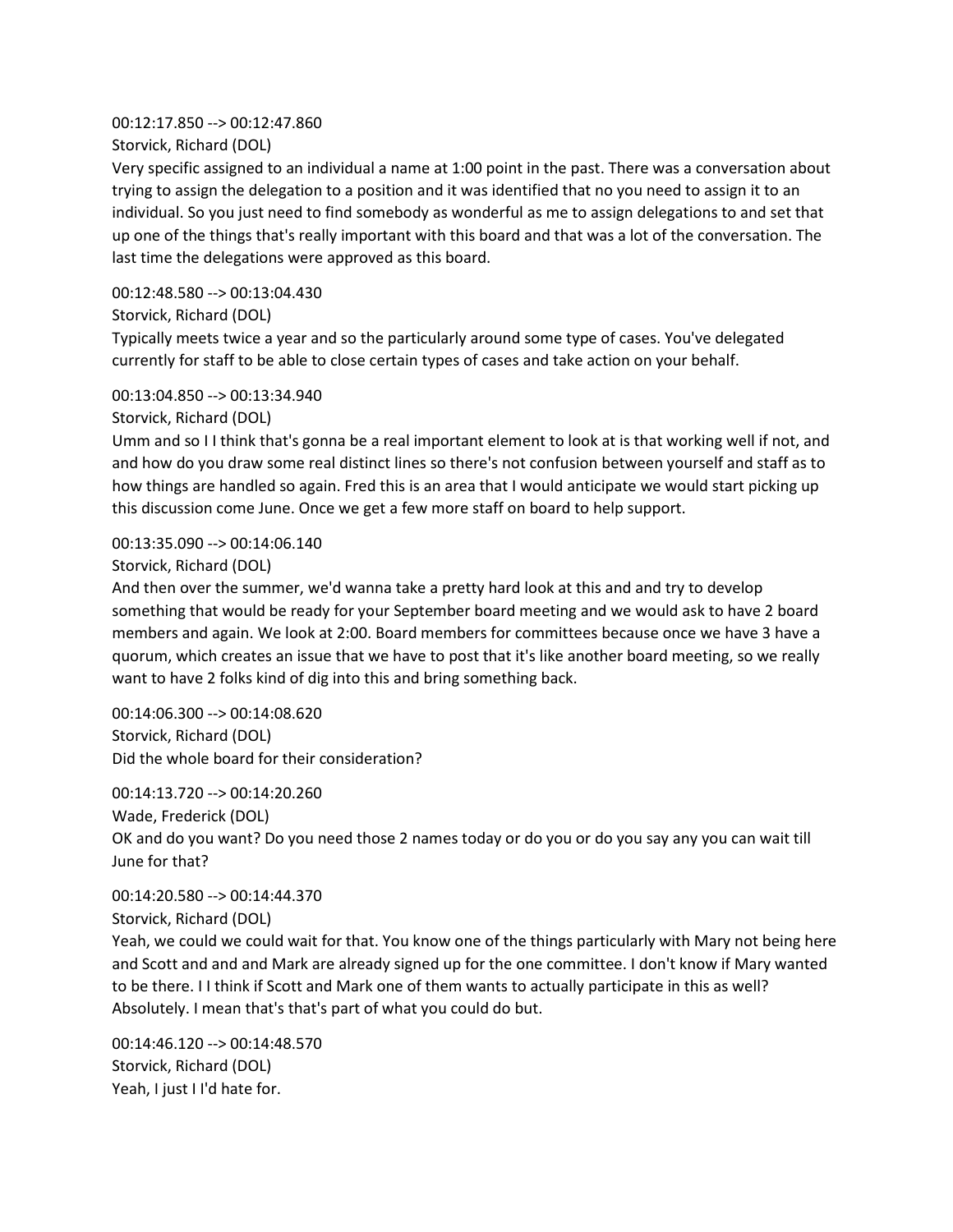00:14:51.490 --> 00:14:55.140 Storvick, Richard (DOL) Just the 2 of them to do all the committee work.

00:14:56.260 --> 00:15:04.210 Storvick, Richard (DOL) And and make sure you've got that a little bit spread out so that we don't like bury folks this summer between this and case manager work that you all do so.

00:15:04.750 --> 00:15:05.090 Wade, Frederick (DOL) Right.

00:15:06.280 --> 00:15:12.490 Wade, Frederick (DOL) OK and I'd be willing to sign up for something to break if that's if that's if that's allowed.

00:15:10.200 --> 00:15:11.390 Storvick, Richard (DOL) OK, perfect.

00:15:13.040 --> 00:15:16.190 Storvick, Richard (DOL) Apps absolutely you could also be a committee member on these Fred.

00:15:16.780 --> 00:15:17.130 Wade, Frederick (DOL) OK.

00:15:21.340 --> 00:15:33.970 Storvick, Richard (DOL) And you know, one possibility if you all feel good about it. We could volunteer old Mary and let her know that she's become a part of this, or if you want. We could reach out to her and see if she's interested.

00:15:35.410 --> 00:15:41.500 Storvick, Richard (DOL) Directly and if not, that we could reach out to more of the board members to see if there's somebody else would like to come alongside with this.

00:15:44.460 --> 00:15:53.670 Scott M. Kinkley That this is Scott I think if you want to reach out and see if she's interested. I mean, I. I respect that you're looking out for our time. But I'm I'm not opposed if if other people don't want to be on this either so.

00:15:52.010 --> 00:15:52.330 Storvick, Richard (DOL) OK.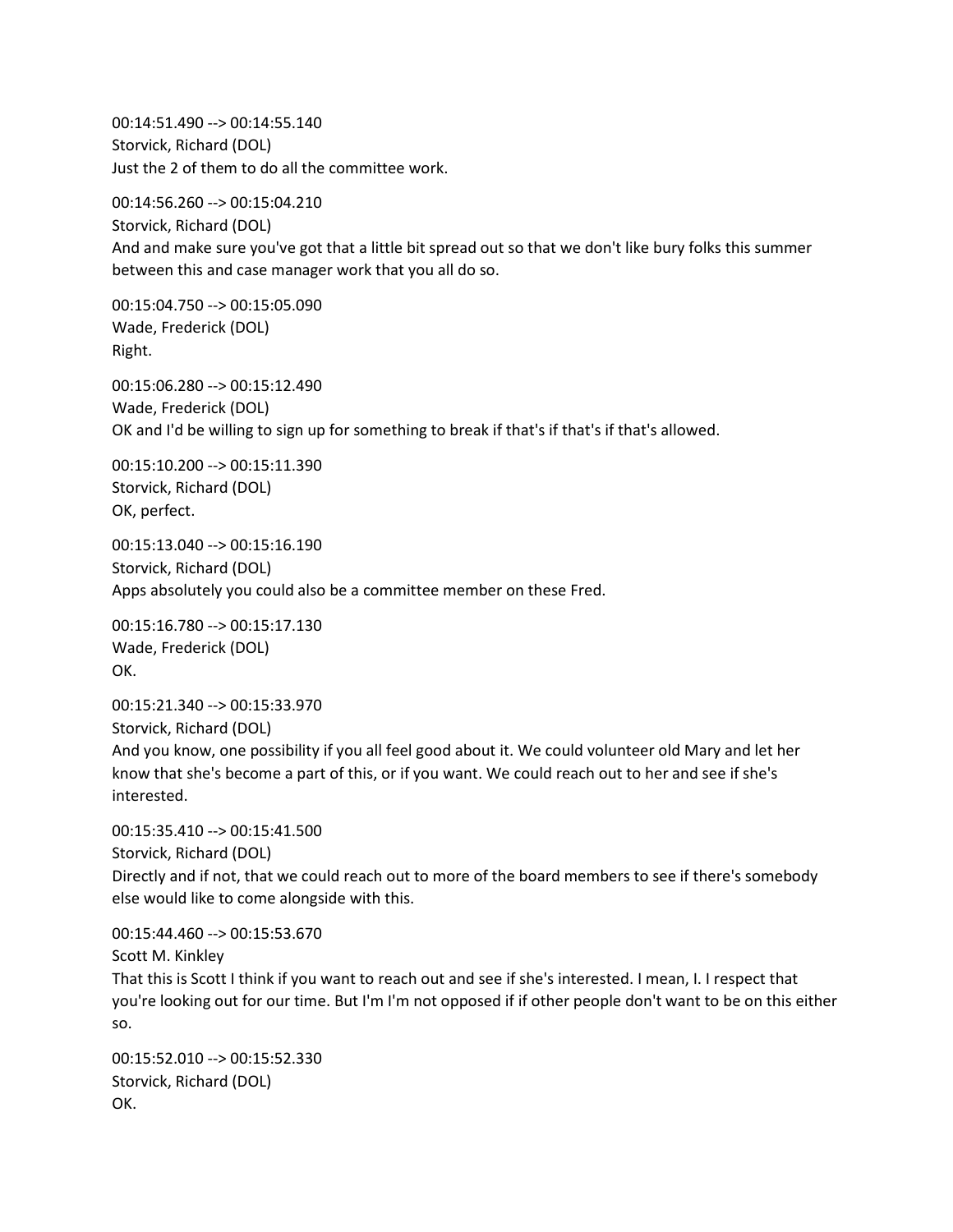00:15:56.480 --> 00:16:03.310 Storvick, Richard (DOL) Why don't we progress with that we'll reach out to Mary and if she she's not available. Scott will take take your name and and you and Fred could work on this.

00:16:05.470 --> 00:16:09.420 Storvick, Richard (DOL) That makes it pretty simple uh for Kian to try to set that up that way.

00:16:10.050 --> 00:16:10.580 Wade, Frederick (DOL) OK.

00:16:14.300 --> 00:16:15.150 Wade, Frederick (DOL) OK sounds good.

00:16:19.180 --> 00:16:24.450 Wade, Frederick (DOL) And the next item is the 2022 nakara annual meeting.

00:16:25.800 --> 00:16:59.270

Storvick, Richard (DOL)

So Grace this is where you can jump back in to what extent are are plans already in place and and then what we would wanna know at this point is identify a primary and a secondary board member so if it's in person. We're prepared once we get more information and we can pursue travel arrangements if possible, that we would be able to start down that path and have somebody identified to attend so grace. You want to give us a little background on what's planned for October, it looks like.

00:17:07.240 --> 00:17:37.350

Hamilton, Grace (DOL)

OK, good, I sorry sorry about that, Umm so the 2022 Nikara Annual Training Conference is set to be in person in Nashville, like Rick said the conference is gonna be held at the Sheraton Grand Downtown Hotel and it's gonna be on October 12th to the 14th. The conference committee is still solidifying an agenda. I'm part of that committee so if anybody has any ideas on topics that you would are dying for us to talk about just shoot me an email.

00:17:37.430 --> 00:17:39.370 Hamilton, Grace (DOL) And and I will bring it up to the committee.

00:17:40.110 --> 00:17:54.180 Hamilton, Grace (DOL)

Umm but we are, we do already have some really great topics on the agenda, UM where uh doing some of the same things that we do every year making sure that we can have the same FTC and CFPB coming to.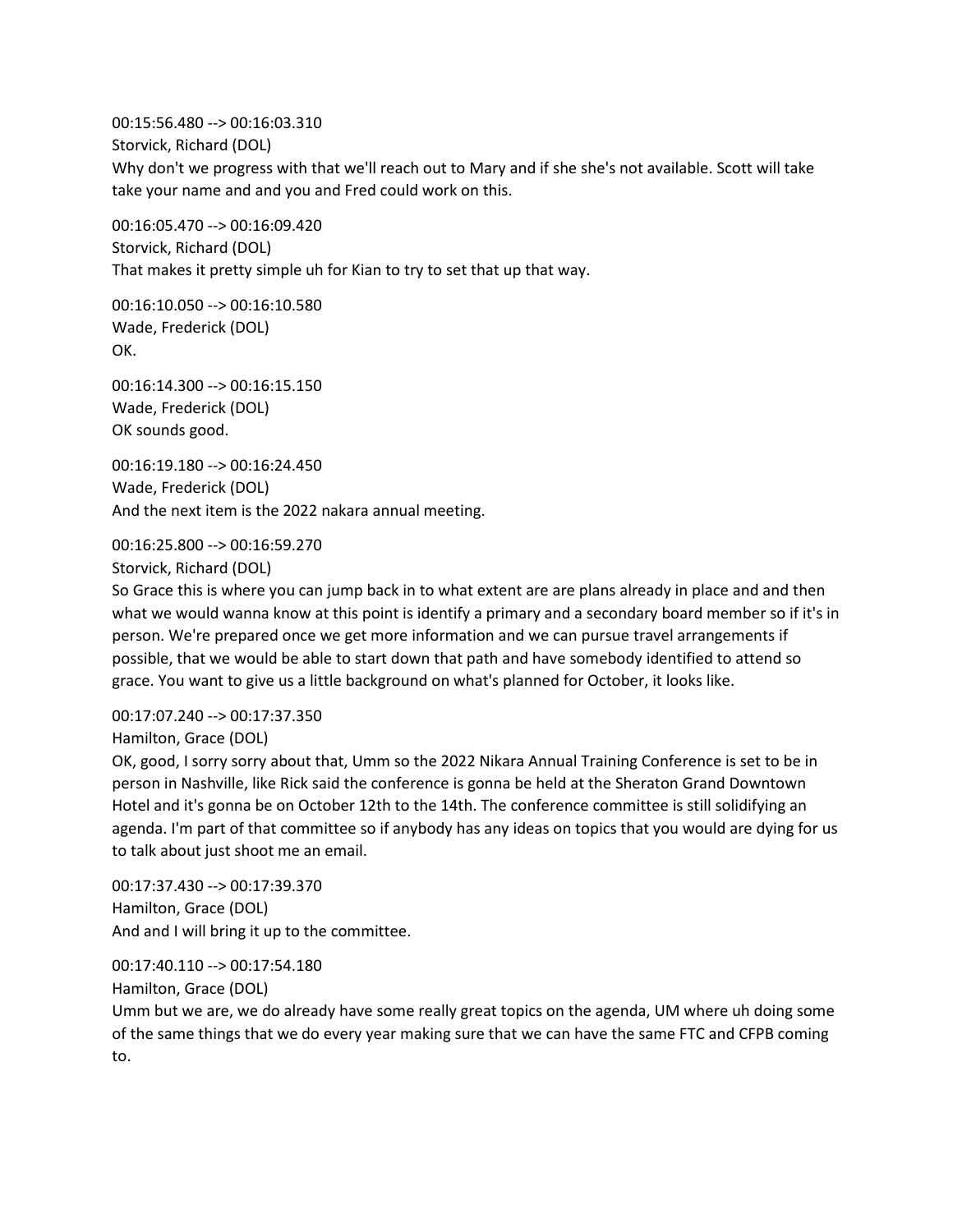00:17:54.820 --> 00:18:05.380 Hamilton, Grace (DOL) To talk about especially with the UM the new the updated rules so once that agenda is finalized. I can forward that out to the board for review.

00:18:06.150 --> 00:18:29.600

Hamilton, Grace (DOL)

And Umm I know last year when we, we thought it was going to be an in person. I believe we had mark case going to the conference with me if mark still available to attend and then we can move forward with getting those travel arrangements approved for him. But if not, then. Yeah, like Rick said, we can. We need to figure out who is gonna be going so that's what I that's what we got for this year 's Conference.

00:18:31.510 --> 00:19:01.480

Storvick, Richard (DOL)

And and maybe just a a little follow up on it. Uh grace that Nikara is North American Collection Agency Regulatory Association right and which we are members of and aren't there about 30. Some states, 34 states that participate in this and it's it's really a collection of folks that are the regular regulators from those individual States and in some cases, I think New York City is an entity unto themselves.

00:18:42.650 --> 00:18:43.000 Hamilton, Grace (DOL) Yes.

00:19:01.560 --> 00:19:03.280 Storvick, Richard (DOL) That's our our part of this is that right.

00:19:03.820 --> 00:19:33.390

```
Hamilton, Grace (DOL)
```
Right Yep and we got a couple new states like California jumped on board this year. And I believe Oregon did as well. We also have a couple provinces and Canada that are part of the of the association so it's a really good round, rounded out group of people and then one day we so one day is designated just for regulators and then a second day is we invite industry to be a part of that as well? Which.

00:19:16.450 --> 00:19:16.840 Storvick, Richard (DOL) OK.

00:19:33.500 --> 00:19:42.490 Hamilton, Grace (DOL) And we found in the last about 5 years or so of doing that it's really nice to be able to get all those people in the same room and have good conversations about.

00:19:43.480 --> 00:20:03.520 Hamilton, Grace (DOL) Regulation and and also the industries point of view, and whatnot so that that's always nice to do and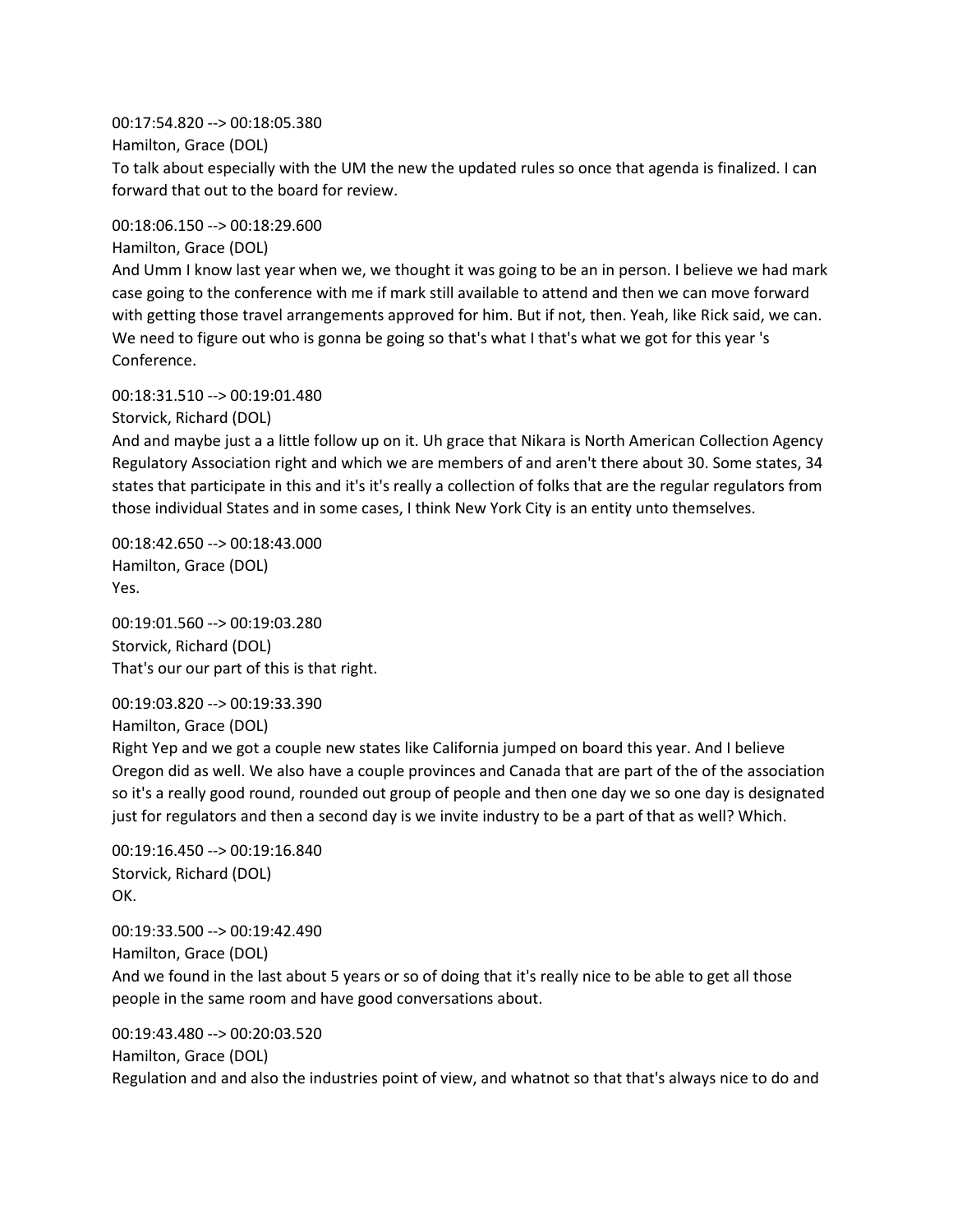then the 3rd Day is usually a half day and there's typically a couple sessions that the industry is able to come to and then and then we close close it off for business meetings and things like that.

00:20:05.100 --> 00:20:05.500 Storvick, Richard (DOL) Thanks.

00:20:10.590 --> 00:20:13.310 Hamilton, Grace (DOL) But actually just to put something else out there.

00:20:14.650 --> 00:20:22.580 Hamilton, Grace (DOL) Mark if you were to go. Yes, your industry, but you're going as a regulator so you'd be able to go to all of the all the.

00:20:23.590 --> 00:20:24.300 Hamilton, Grace (DOL) A sessions.

00:20:23.990 --> 00:20:24.500 Storvick, Richard (DOL) Sessions.

00:20:24.990 --> 00:20:25.390 Hamilton, Grace (DOL) Yes.

00:20:26.990 --> 00:20:29.670 Mark Case Great yeah, I'd still love the opportunity to go.

00:20:27.470 --> 00:20:27.740 Storvick, Richard (DOL) And so.

00:20:31.340 --> 00:20:32.780 Hamilton, Grace (DOL) Yeah, it's it's a great conference.

00:20:33.660 --> 00:21:03.690 Storvick, Richard (DOL)

So why don't we? Why don't we do this as we move forward mark will be in touch as details come out and then before we put in a request. We'll just check with you to make sure that those dates are clear on your calendar so that that that would work and if not, then we could plug somebody else in there, if something came up so and with it being the 12th through the 14th grace. I would assume based on flight availability in and out of Nashville. It would be pretty common that you would fly out there on the 11th and then return on the 15th.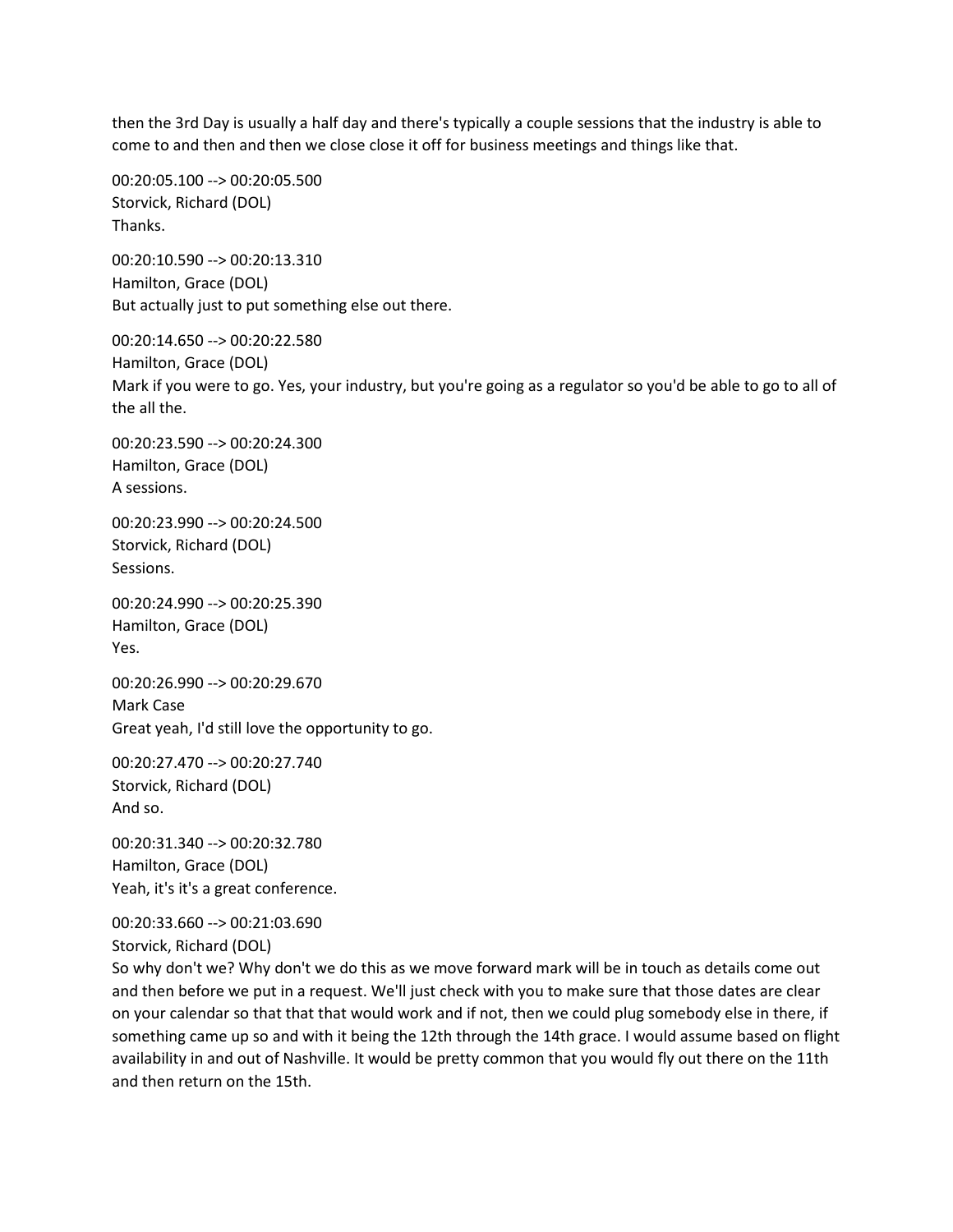00:21:03.980 --> 00:21:09.090 Storvick, Richard (DOL) Unless somehow the the timing was such that you can fly out on the 14th to come back or whatever right.

00:21:09.590 --> 00:21:13.750 Hamilton, Grace (DOL) Yeah, that's typically how we have to do it, especially when it's on the east.

00:21:14.420 --> 00:21:15.600 Hamilton, Grace (DOL) More on the East Yeah.

00:21:14.600 --> 00:21:15.010 Storvick, Richard (DOL) Right.

00:21:16.160 --> 00:21:24.140 Storvick, Richard (DOL) And we really try hard to avoid red eye flights and things like that, so that you can actually be up and functional when it's time to attend the meeting, so OK.

00:21:23.490 --> 00:21:23.720 Hamilton, Grace (DOL) Yes.

00:21:25.080 --> 00:21:26.740 Storvick, Richard (DOL) Thanks, Grace Yep.

00:21:32.550 --> 00:21:33.460 Wade, Frederick (DOL) All right if.

00:21:34.860 --> 00:21:40.910 Wade, Frederick (DOL) There's nothing else for that particular agenda item will move on to the next agenda item, which is.

00:21:41.860 --> 00:21:47.510 Wade, Frederick (DOL) Complaint cases for review and we have an administrative closures report by grades.

00:21:51.190 --> 00:21:52.890 Hamilton, Grace (DOL) Takes OK sorry I couldn't get my mute.

00:21:53.170 --> 00:22:01.380 Hamilton, Grace (DOL)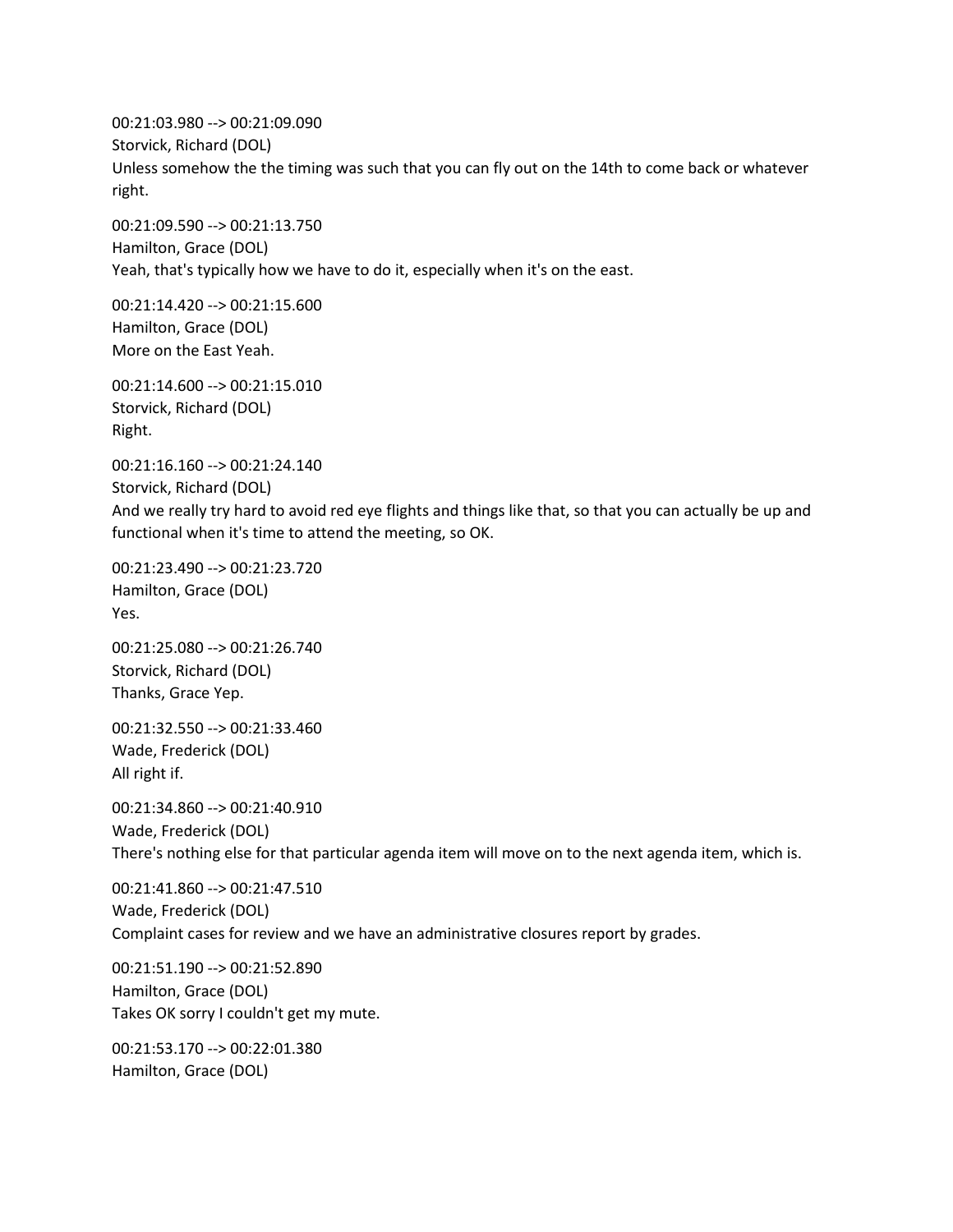Umm OK so this is kind of a snapshot. This is a new report so this is different than what you've seen in the past.

00:22:02.000 --> 00:22:13.570

Hamilton, Grace (DOL)

Umm it's a snapshot of kind of where all of our cases are at this point did Wanna Point out, though, that the closed cases section that's a much larger.

00:22:14.730 --> 00:22:29.640

Hamilton, Grace (DOL)

Picture than what you normally see normally it's just Umm. What was close from one board meeting to the next board meeting just that that little gap of time. This is from January 21, all of 2021 and then until March.

00:22:30.390 --> 00:22:44.780

Hamilton, Grace (DOL)

Up to 2022, so that's why the number is so high UM. Currently we've got 1010 cases and investigations 3 that are awaiting the legal process and 3 being reviewed by board members.

00:22:46.620 --> 00:22:50.960 Hamilton, Grace (DOL) To determine whether we're gonna close those or proceed with legal.

00:22:51.760 --> 00:22:57.620 Hamilton, Grace (DOL) Sanctions so that's kind of just a picture of where everything 's at and if you have any questions just let me know.

00:23:02.630 --> 00:23:04.620 Wade, Frederick (DOL) Any questions from the board.

00:23:09.980 --> 00:23:23.880 Wade, Frederick (DOL) And hearing none then move on to the next item. The item number 5 legal issues and deliberation, which we don't have any this time, so the next item is number 6? Which is this one there and investigation items.

00:23:26.390 --> 00:23:27.580 Wade, Frederick (DOL) And Rick.

00:23:28.520 --> 00:23:35.690 Storvick, Richard (DOL) Yeah, so here you didn't have a closed session for deliberation, so there's nothing there on that and.

00:23:36.690 --> 00:23:50.610 Storvick, Richard (DOL) No additional information on the display cases report but one of the things I will just follow up briefly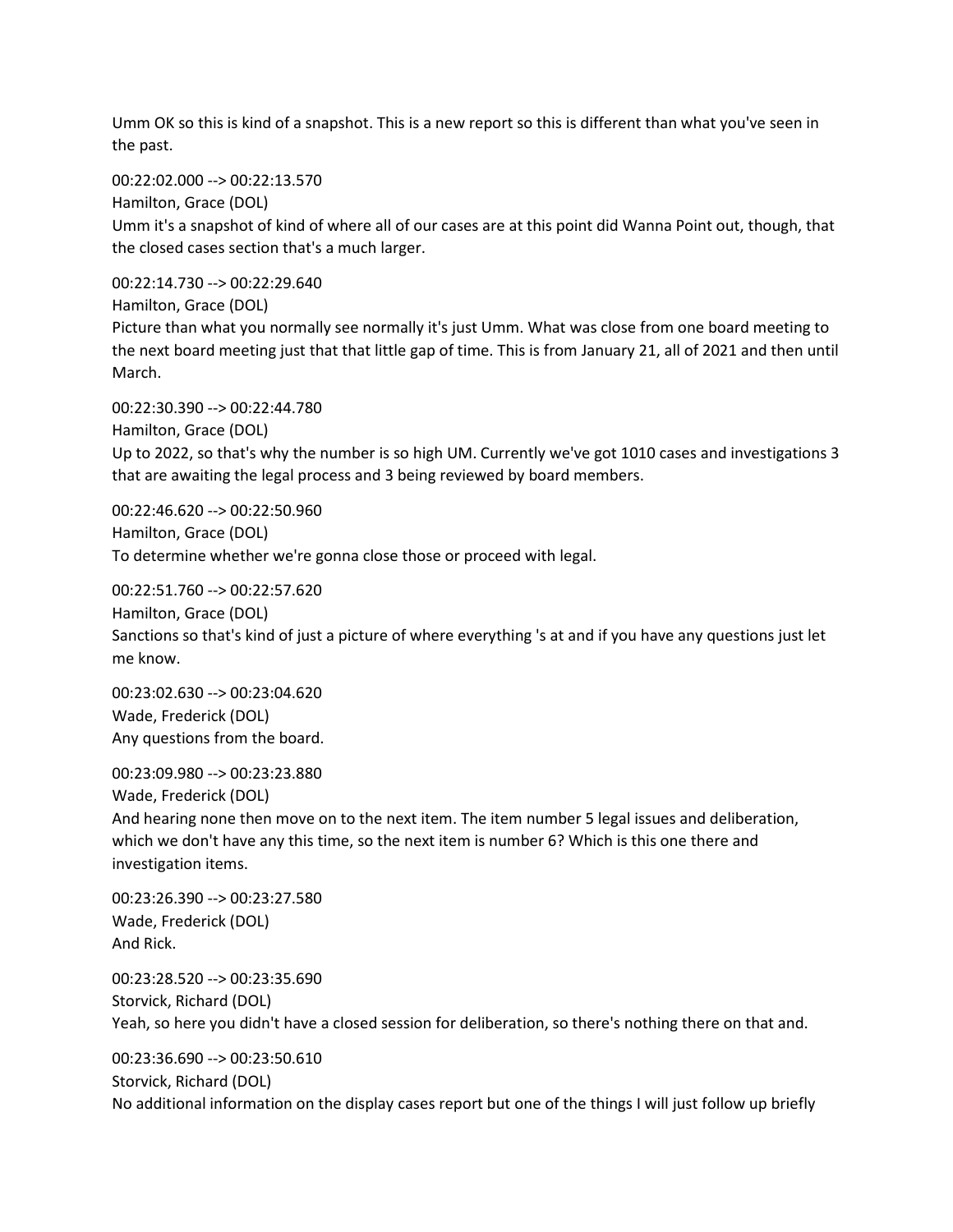from Grace is comment. And it's something that will go into a little bit more when build and Kathy have an opportunity to share with you.

00:23:51.570 --> 00:24:15.810

Storvick, Richard (DOL)

Essentially, what we've done is we've taken our organization and we've functionally aligned so all of our licensing staff are working within one group and all of the investigation staff within one group to to really gain more information, so some of this reporting may start to look a little bit different as they create these report structures that will keep you informed if the status of things so.

00:24:17.810 --> 00:24:37.560

Storvick, Richard (DOL)

Again, we'll we'll learn a little bit more about that, from the perspective of Kathy and Bill and what we intend to do in the fall is actually bring you leadership from one of those other sections. Probably the one that writes the legal the Socs and those things so you can meet those folks and understand their role in the process as well.

00:24:41.420 --> 00:24:42.080 Wade, Frederick (DOL) Thanks, Rick.

00:24:42.600 --> 00:24:42.820 Storvick, Richard (DOL) Yep.

00:24:45.770 --> 00:24:49.960 Wade, Frederick (DOL) Next item on the agenda is the Assistant Attorney General Support Elizabeth.

00:24:50.670 --> 00:24:51.550 Wade, Frederick (DOL) Do you have anything?

00:24:52.480 --> 00:24:54.430 Elizabeth Lagerberg (Guest) No, I do not have anything at this time.

00:24:55.350 --> 00:24:56.040 Wade, Frederick (DOL) Right thank you.

00:24:58.160 --> 00:25:04.030 Wade, Frederick (DOL) We went on to number 8 item 8 is the board administrators report back to Rick.

00:25:04.510 --> 00:25:05.540 Storvick, Richard (DOL) Yeah, thank you Fred.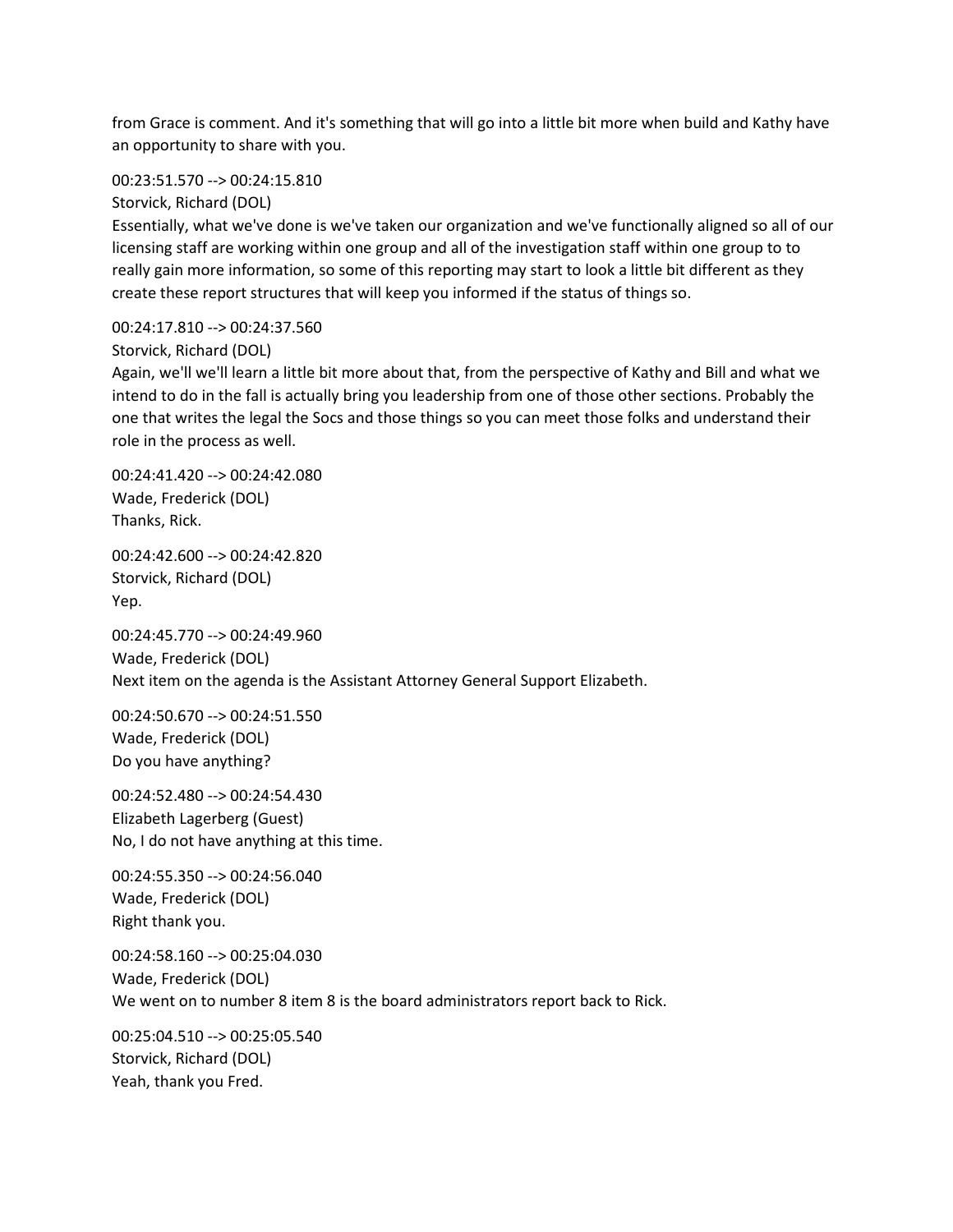00:25:07.410 --> 00:25:08.090 Storvick, Richard (DOL) The.

00:25:09.260 --> 00:25:23.060 Storvick, Richard (DOL) One thing you have here this is again a new report that staff have created to give you a picture of a licensees by count you can see that the blue line represents.

00:25:23.160 --> 00:25:54.910

Storvick, Richard (DOL)

A number of licensees as of March. So here just recently the green line represents the report. When we pulled it in August this past August. So you can see kind of a slight shift in that and I anticipate that we'll continue using this report. As we move forward to just give you a snapshot of licensees as we bring these reports to one of the things mentioned if somehow you'd like this information to look a little different or there's some details that you're not seeing that you'd like to see.

00:25:55.270 --> 00:26:04.140 Storvick, Richard (DOL)

Let us know and and we'll reach out and and see if there's ways that we can tweak it. We'd like to tell you that we could provide you exactly what you're looking for but.

00:26:05.230 --> 00:26:15.910

Storvick, Richard (DOL)

I learned a long time ago that even though I think somebody that's running reports should just be able to push a button and get all the wonderful information. I like to see. I've learned that that doesn't always work that way.

00:26:16.890 --> 00:26:24.000 Storvick, Richard (DOL) If we're dependent on what our data looks like and how that interacts. But if we can tweak this in some way let us know.

00:26:24.800 --> 00:26:25.390 Storvick, Richard (DOL) Umm.

00:26:26.170 --> 00:26:43.410 Storvick, Richard (DOL)

The other thing I want to mention during program operations. One of the things that we did last fall is we had mark and Scott assigned to a committee to to look at the work from home rules that you all had approved.

00:26:44.430 --> 00:27:13.600

Storvick, Richard (DOL)

About a year and a half ago, I think it was February of 21 that they officially went into place a part of that rule you may recall required that the board review that on an annual basis, so this was the first annual basis. We met with Mark and Scott staff provided information indicating that we didn't have any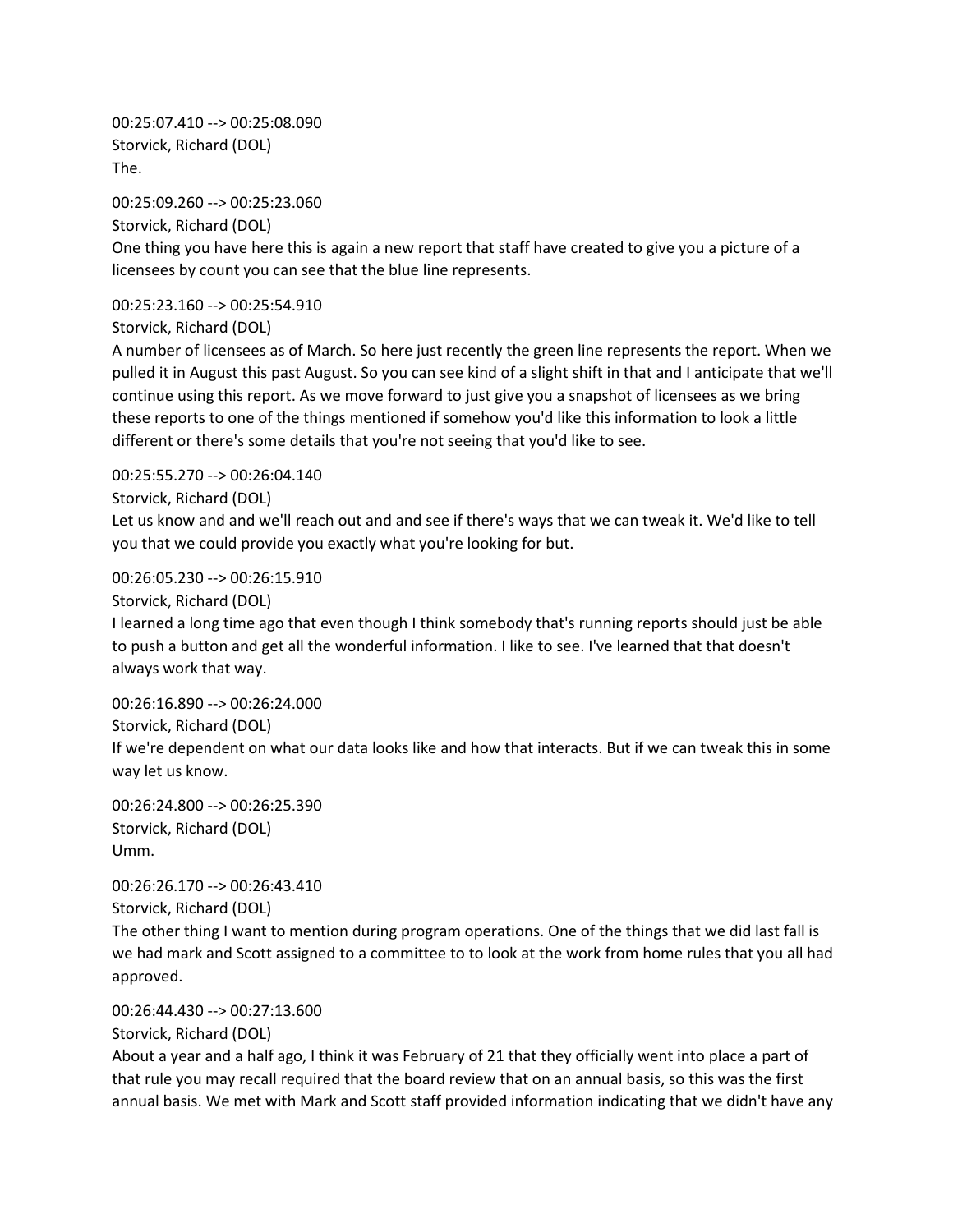complaints that were associated with that rule things specific to it, and so then staff also reached out across the United States.

00:27:13.750 --> 00:27:20.750 Storvick, Richard (DOL) Uh across in the car to find out has anybody else, experienced things have they established rules and.

00:27:21.480 --> 00:27:27.050 Storvick, Richard (DOL) There's a handful of states that my understanding adopted rules based on kind of the.

00:27:28.580 --> 00:27:39.610 Storvick, Richard (DOL) The format that you all created and and use some of the language that you utilize found that there are numerous states that have enacted work from home rules to allow it.

00:27:40.010 --> 00:27:56.880 Storvick, Richard (DOL) Umm and that we that we looked at that to find out was there language in any of their rules that we thought might be helpful to change or adapt ours and at this point, the determination was there's no recommendation for any changes to our current rule.

00:27:58.160 --> 00:28:07.330

Storvick, Richard (DOL)

And but what we need to do is make sure we put it on the calendar again to review again next year. It is that that review is part of the?

00:28:08.830 --> 00:28:28.120

Storvick, Richard (DOL)

Rule itself that needs to be reviewed on an annual basis, you know, and and maybe next year. We dig a little deeper and and really look if there's some other things outside of just that work from home rule. It would be good to just revisit rules overall to see if there's something else that ought to be considered for tweaking or changing when we go through that next year.

00:28:31.140 --> 00:28:37.170 Storvick, Richard (DOL) So other than that Operation Wise as I mentioned we've gone to a functional alignment.

00:28:37.490 --> 00:28:42.020 Storvick, Richard (DOL) Ohh and so try to draw that picture, a little bit better.

00:28:44.660 --> 00:28:53.590 Storvick, Richard (DOL) 5 years ago, I think the section that I oversee that administer was called the regulatory board section and we had 23 staff that supported.

00:28:54.740 --> 00:29:05.940 Storvick, Richard (DOL)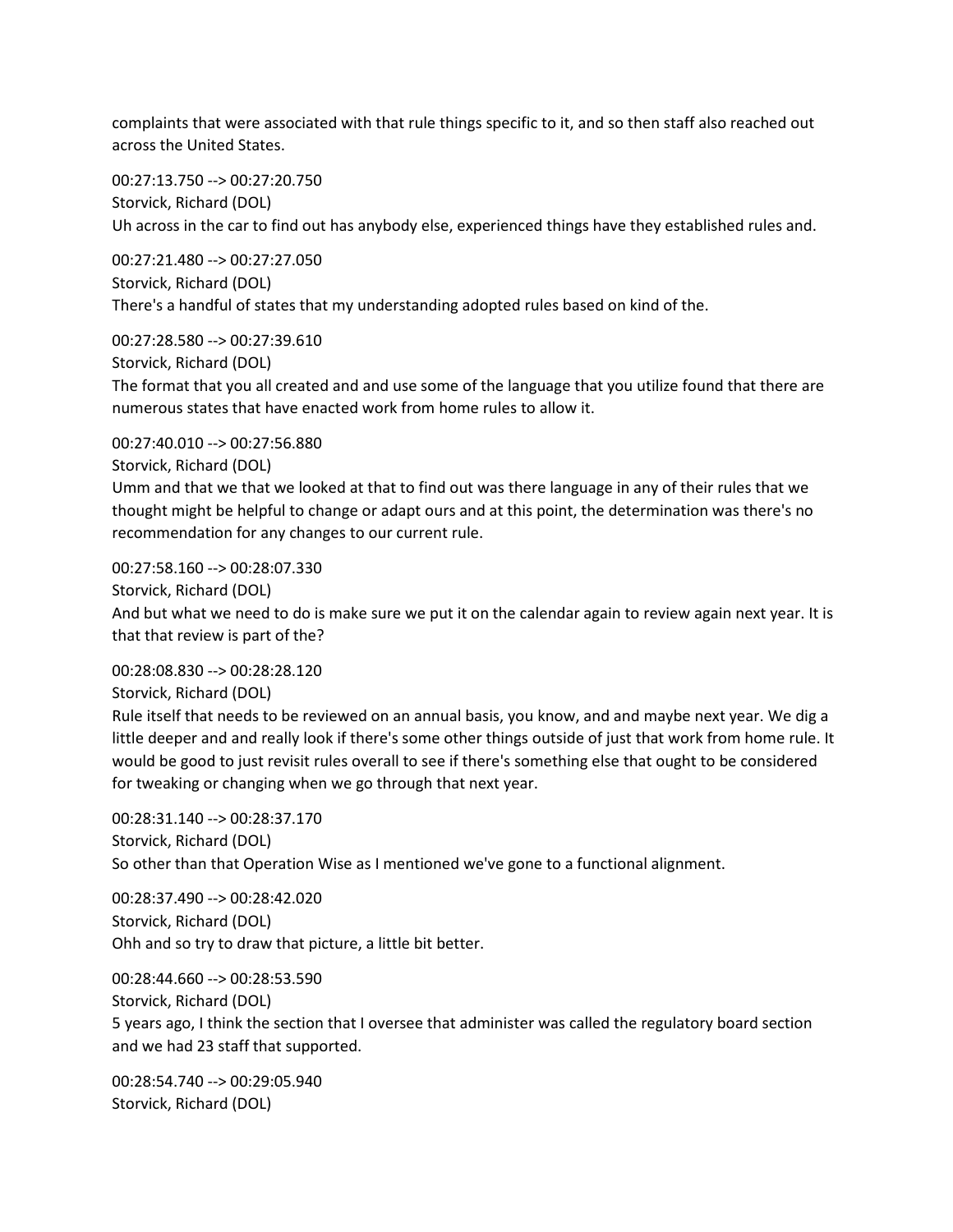56 boards and so investigators worked for us. People that wrote legal documents work for us. Management analysts that create a reports all those folks worked for us.

00:29:06.620 --> 00:29:32.310

Storvick, Richard (DOL)

And our functional alignment, we've taken our licensing staff and again. They're in a specific group, so I don't know all 44 licenses that the business and professions division issue are all working out of one group. There's a lot of commonalities Needless to say in the work that they do, and so that's a helpful thing and the investigations staff now are with Kathy and bill.

00:29:33.510 --> 00:29:46.480 Storvick, Richard (DOL) And and so right now, the regulatory board section is now the boards and commissions support section. I believe is what our official name is and instead of 6 boards, we now support 9 boards.

00:29:47.670 --> 00:29:48.520 Storvick, Richard (DOL) And.

00:29:49.970 --> 00:30:20.870 Storvick, Richard (DOL)

Those of us that are specifically on that include myself, Deb Deborah Allen Baugh Sherry and Kim. We will be adding to that in a 3 and will be adding to that 2 staff members that will be PS fives who will become real key members interacting with all y'all and also helping coordinate reaching out to make sure that the staff that we once had that didn't investigations which for this team is Grace Grace is still assigned to.

00:30:20.980 --> 00:30:23.410 Storvick, Richard (DOL) This program and and working with all y'all.

00:30:24.230 --> 00:30:53.880 Storvick, Richard (DOL)

Uh and making sure we've got good communication there for us. It's really important as we move through this functional alignment that you retain and maintain your authorities. You are the licensing authority. You are the adjudicative authority for this program and we want to make sure that even though we've got staff working in other places. We maintain the connection to you and your role in that so that's kind of a precursor build Cathy.

00:30:54.140 --> 00:30:56.950 Storvick, Richard (DOL) I think one of you were going to share a little bit.

00:30:57.920 --> 00:31:09.830 Storvick, Richard (DOL) About CIA you right and I love it because it's one of the few that I can remember. The Acronyms because it starts with CIA so I think that there's special because they're kind of like the FBI and stuff, so Bill Kathy.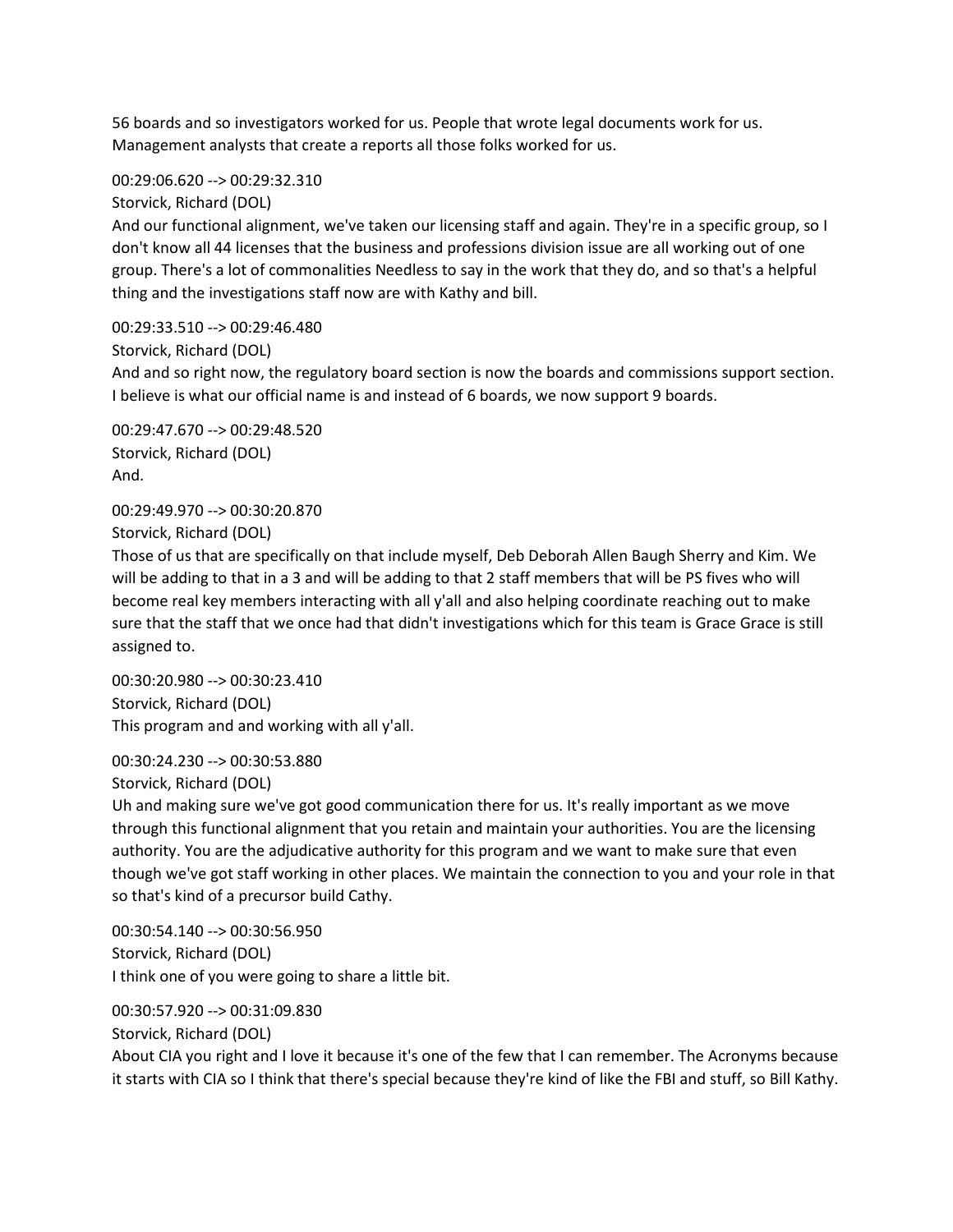00:31:10.880 --> 00:31:13.790 Dutra, Bill (DOL) Thank you Rick I appreciate that so bad.

00:31:14.470 --> 00:31:25.140

Dutra, Bill (DOL) The acronym is interesting, but rather organic and it is a combination of what we currently oversee which is the division, centralized investigations audits and inspections unit.

00:31:26.260 --> 00:31:38.720

Dutra, Bill (DOL)

Your your role with Grace Hamilton does not change. I wanna make that clear. Grace is still the subject matter expert that will be supporting these licensees myself as the assistant administrator and Kathy Nagley as the administrator.

00:31:39.430 --> 00:31:43.000 Dutra, Bill (DOL) We are there to support the licensees and support support our staff.

00:31:43.780 --> 00:32:13.770

Dutra, Bill (DOL)

Our goal is to with this alignment is that we have all of our light type functions for the division for I think it was around 39 different licensing programs and 42 different types of programs are all that do this type of work are all housed under one entity so there's a consistent process, but the other added benefit to doing this is that there is a tremendous amount of subject matter expertise when conducting complex investigations of numerous different types.

00:32:13.850 --> 00:32:44.970

Dutra, Bill (DOL)

We're talking about what is commonly referred to as white collar schemes to do to do bad things when people do want to do go out of their way to do something wrong. We have a lot of subject matter expertise in dealing with these types of things and dealing with these types of customers. Grace has a will have much greater availability to some of these experts that work in these other units, but Grace is still is the primary expert in dealing with these types of complaints. Our goal is not to create and we're not going to be creating.

# 00:32:45.060 --> 00:33:14.060

Dutra, Bill (DOL)

They tremendously large group of generalists that are going to dabble in and out of different professions. That's not our goal. It's not our intent that does not serve our industry. Well, it does not serve this board well to do that, your time is valuable. We understand that and we don't want to take your time to try to retrain and re explain what it is that this industry does and what their expectations are and what their performance should be as they conduct their business.

00:33:14.990 --> 00:33:22.640 Dutra, Bill (DOL)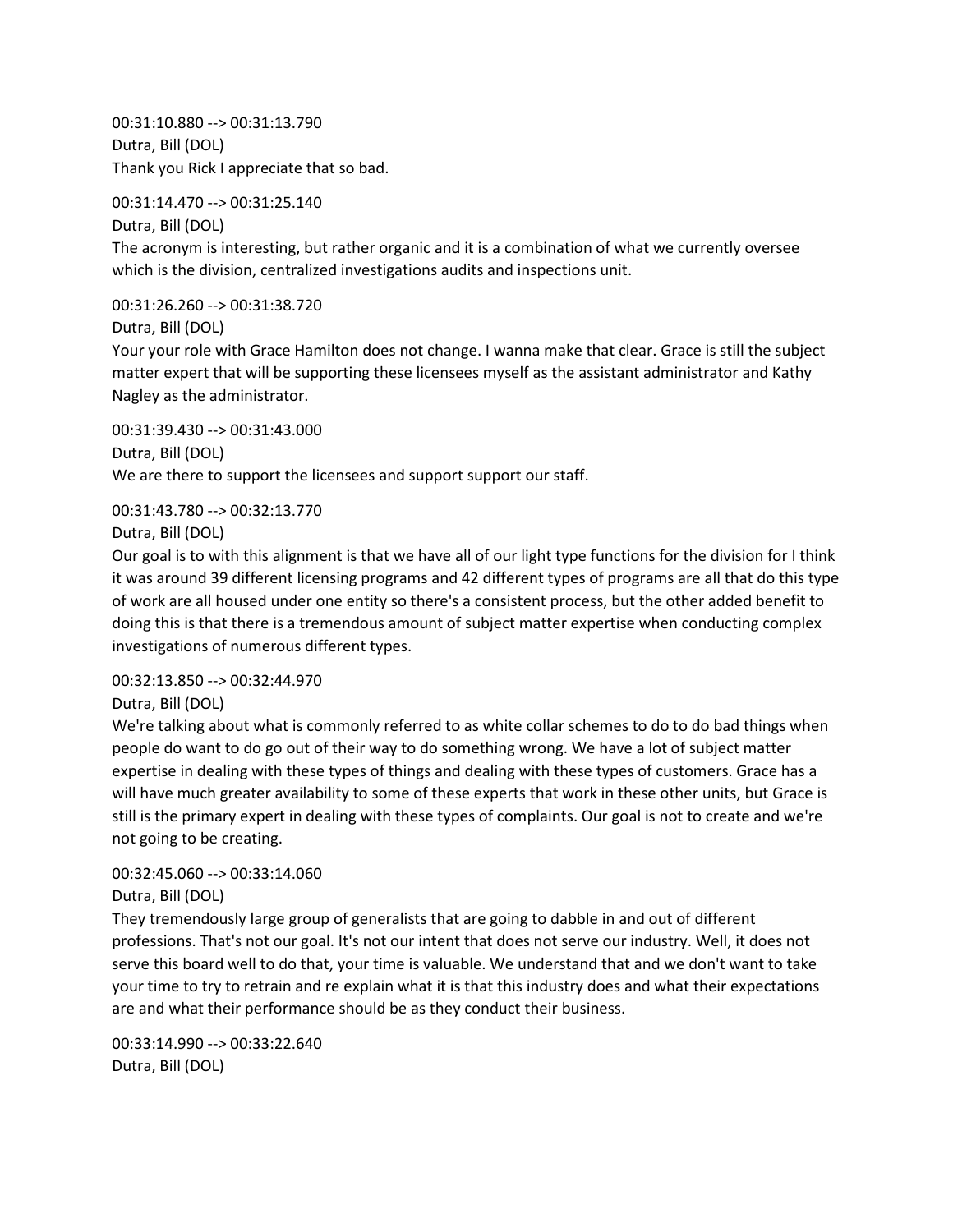So I'm going to turn this over to my boss, which is Kathy Nagley. She's the administrator for these centralized investigations and audits unit.

00:33:24.080 --> 00:33:42.720

Naegeli, Catharine (DOL)

Oh, thank you for having us today to be able to introduce you to our new structure. We're really excited about having this opportunity and building with the relationships with you like bill said. Grace is dedicated to you so you're not gonna see any major changes other than additional support.

00:33:43.160 --> 00:34:14.410

Naegeli, Catharine (DOL)

Uh you know that team uh we are recruiting for somebody to you know help out. The teams that do investigations for the different boards to be able to supply them with more tools again being able to just have grace be able to reach out to like individuals, bouncing ideas off of maybe look at industries. So we're our hope is to just enhance this and be able to give that person in and the boards more tools and resources so.

00:34:14.710 --> 00:34:20.090 Naegeli, Catharine (DOL) Thanks for allowing us to speak with you today and and introduce ourselves and feel free to reach out.

00:34:22.960 --> 00:34:31.380

Storvick, Richard (DOL)

So board members just any questions, you might have of of either Kathy or bill or the process kind of where we're at.

# 00:34:36.050 --> 00:35:02.540

Storvick, Richard (DOL)

So one of the things I'll say is that I'm I. I doubt that Kathy and Bill are gonna attend all of your meetings. I would expect that actually they probably wouldn't typically attend unless there's a specific topic or something coming up or a concern that you have if at some point you feel we need to connect with them absolutely as they said. Grace is gonna be the one primarily that you're gonna see interacting with that process.

00:35:03.020 --> 00:35:04.290 Storvick, Richard (DOL) Umm yeah.

00:35:05.060 --> 00:35:35.290

Storvick, Richard (DOL)

Bill overseeing our investigation staff with a couple of other boards. He's already had the opportunity to lend. Some of his expertise to some investigation activities are taking place, and that's gonna be one of the great things is that Grace is gonna be equipped with some additional team members that have expertise in investigation type of work and working through that so we're pretty excited. We want to just make sure that we keep you connected at any point again. If you feel that there's kind of a disconnect or something.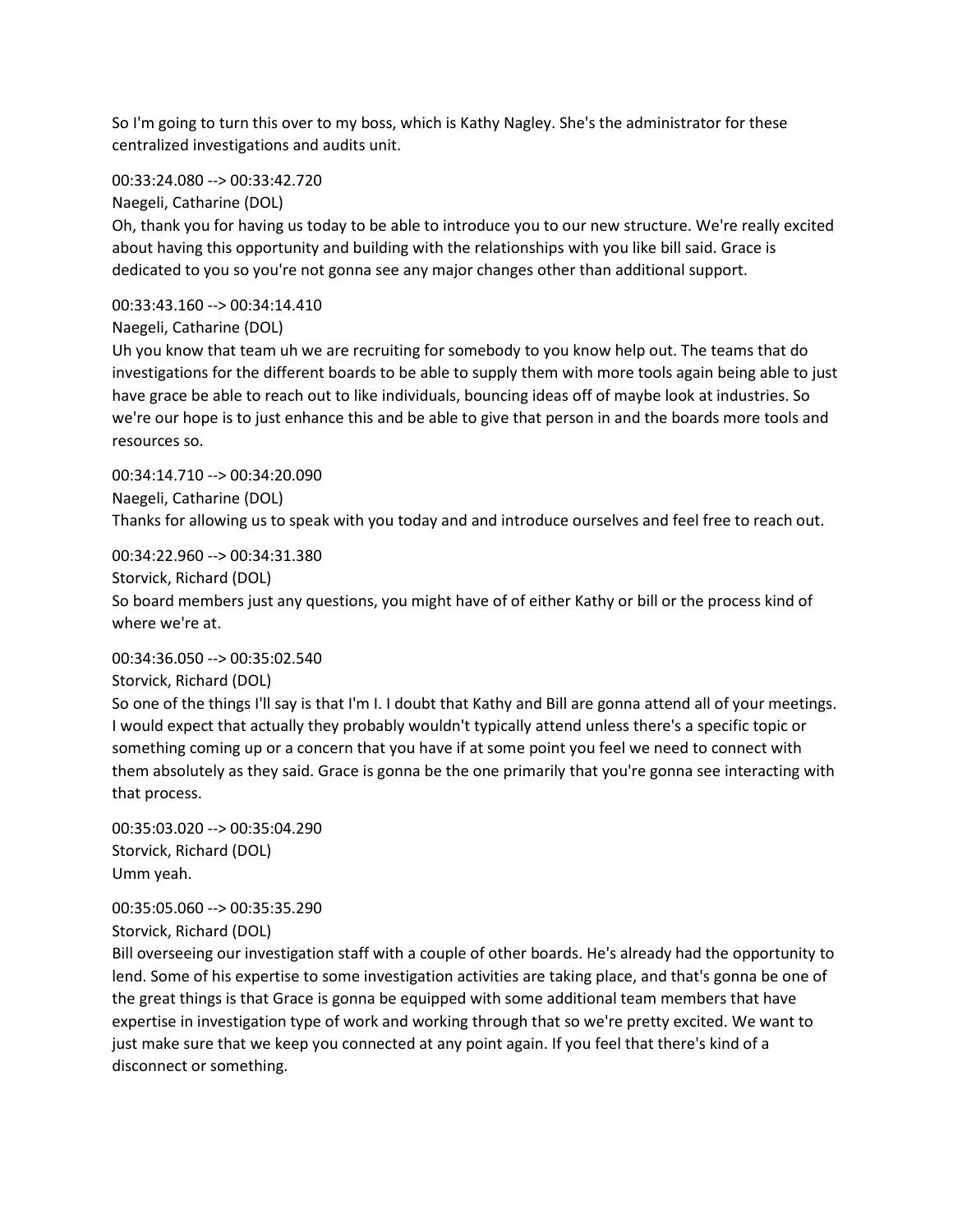00:35:35.890 --> 00:35:47.050 Storvick, Richard (DOL) Raise your hand right away cause we'd rather nip it in the Bud and make sure that it's functioning well for each of the boards so it Kathy Bill thanks for coming and joining us today.

00:35:49.440 --> 00:36:12.170

Storvick, Richard (DOL)

With that Fred I think that's that's all we have again. We've got a lot of movement right now as we move into this functional alignment and we need to get some new staff on board. We're hoping to hit up a few of you this summer to get some committee work going so that you're ready for the fall and with that I'll give it back to you.

00:36:15.250 --> 00:36:18.850 Wade, Frederick (DOL) OK thanks Rick and now we're on.

00:36:20.130 --> 00:36:31.890 Wade, Frederick (DOL) Tab 9, which is other business and other business. We have action items from this meeting so do we have any action items from this meeting Kim?

00:36:33.260 --> 00:36:47.080

Hall, Kimberly (DOL)

Yeah, a few items here. I need to get together with Mark and Scott and schedule. The charter committee meetings and I will reach out to Mary as well to see if she's going to be on the board delegates committee.

00:36:47.770 --> 00:36:52.630 Hall, Kimberly (DOL) And if not, I will fly you know, Fred and then I will arrange.

00:36:53.390 --> 00:37:03.710 Hall, Kimberly (DOL) Or start the process going to travel from mark as well for the and the car meeting and then for agenda items, the only thing I have is?

00:37:04.810 --> 00:37:11.840 Hall, Kimberly (DOL) And to have report outs from those committees and then also they will be scheduling, the 2023.

00:37:12.950 --> 00:37:16.580 Hall, Kimberly (DOL) Meanings for the following year at the fall meeting.

00:37:20.670 --> 00:37:22.040 Wade, Frederick (DOL) OK, thank you.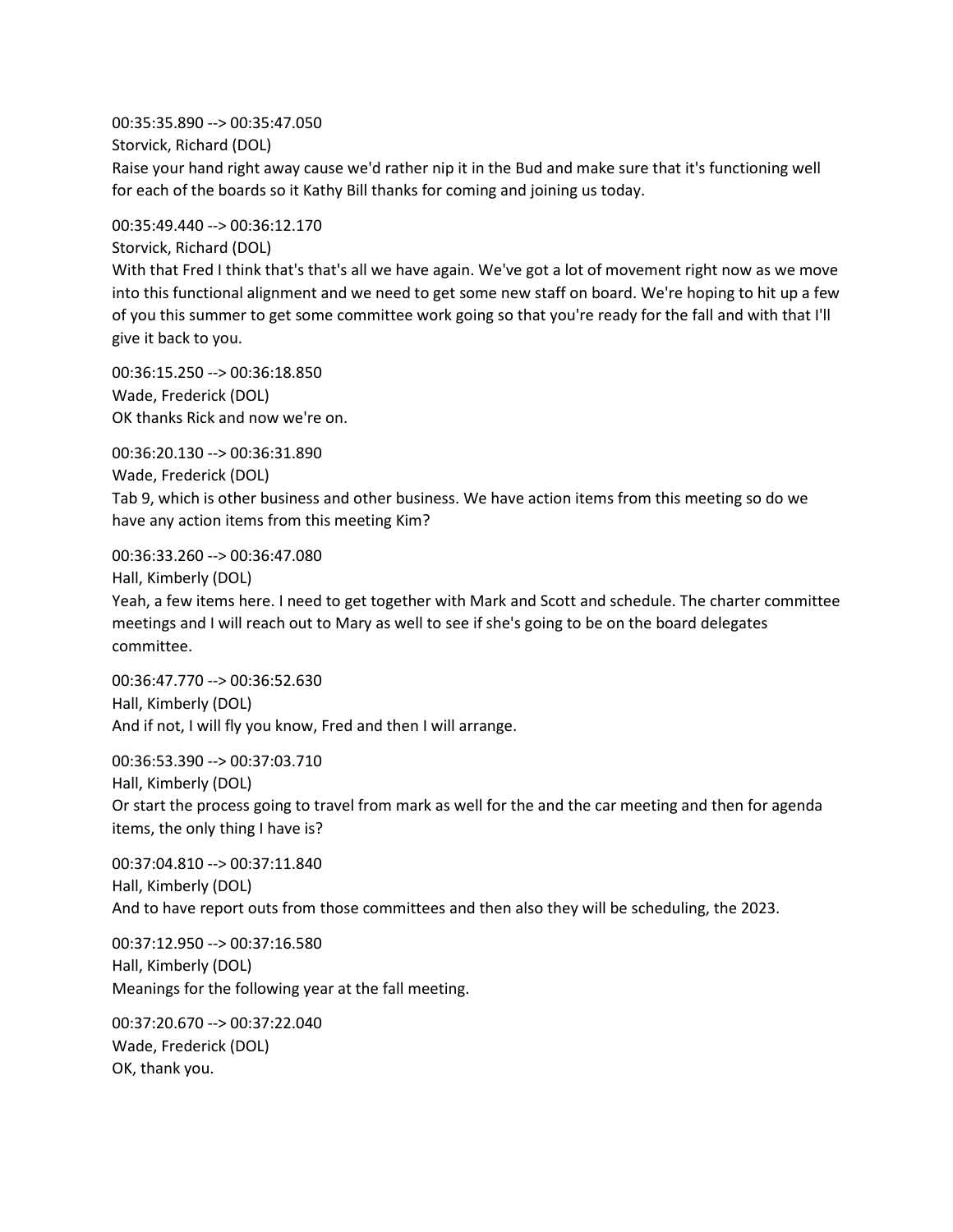00:37:25.080 --> 00:37:26.150 Wade, Frederick (DOL) And I believe that.

00:37:27.120 --> 00:37:27.980 Wade, Frederick (DOL) Takes us to

00:37:29.140 --> 00:37:29.400 Wade, Frederick (DOL) no.

00:37:36.430 --> 00:37:51.480 Wade, Frederick (DOL) And so this is an opportunity for the board to receive comments from the public and individual comments will be limited to 3 minutes each. If you would like to make a comment please. Unmute your line state your name and share your comments with the board.

00:37:52.230 --> 00:38:06.510 Wade, Frederick (DOL) And while we won't be able to directly provide answers to your comments today. We will get back to you and as a reminder. Please mute your line. Once you have finished? Is there anyone on the line who would like to make a comment.

00:38:13.830 --> 00:38:16.800 Larry Kasoff I would like to make comment it's Larry Kassoff.

00:38:21.360 --> 00:38:31.460 Larry Kasoff So I've noticed him a significant number over the years that the case managers. It doesn't seem like there's consistency.

00:38:32.150 --> 00:38:42.930

Larry Kasoff

Among them, it does seem like there is a disproportionate number where if they go to Scott as the public member. They're far more likely to end up in legal.

00:38:44.920 --> 00:39:01.390 Larry Kasoff

Then, if they go to the industry members and I guess as a person who makes a lot of complaints and sees the inconsistencies. I'm just you know struck by it. And it may it may just be that the assignments are what they are, but it.

00:39:02.260 --> 00:39:06.970 Larry Kasoff You know from the public 's perspective, it looks like there's some inconsistency there.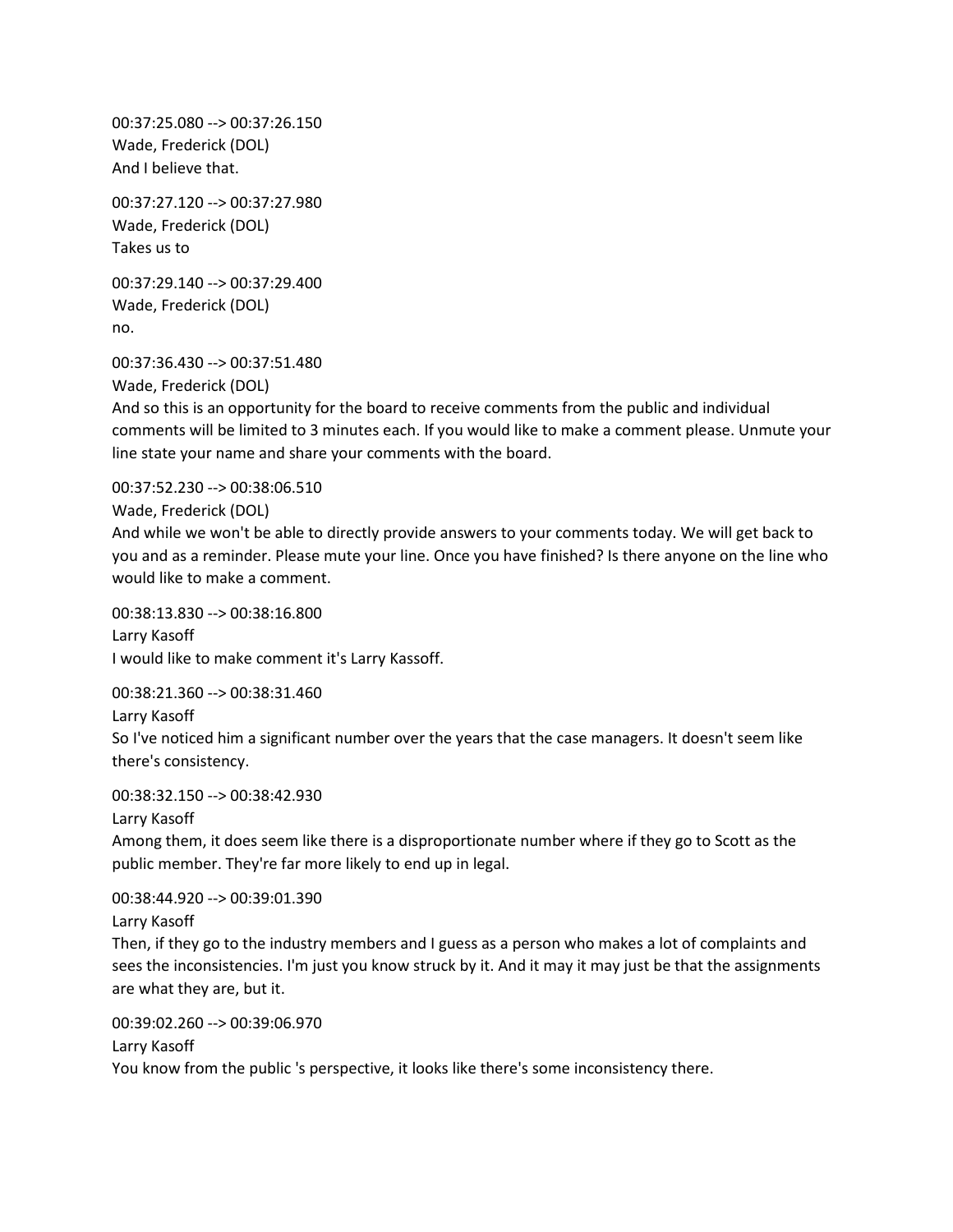00:39:07.730 --> 00:39:15.980

Larry Kasoff

Umm I also have heard both at this meeting as well as in the previous meeting that there have been no complaints related to the work from home rule.

00:39:16.680 --> 00:39:21.870 Larry Kasoff Umm I have made complaints against collection agencies about violations of that.

00:39:22.580 --> 00:39:41.300

Larry Kasoff

Right when it started I have not received a response to indicate that those have been closed. So I don't know where the disconnect is or if the complaint or if you're only referring when you say no complaints from the work from home rule came from agencies themselves rather than the public.

00:39:44.110 --> 00:40:00.000

Larry Kasoff

And and furthermore about the work from home rule. I also note that the work from home. Rule doesn't do address the issue of some agencies that actually are located at a person 's home and you know that creates some interesting situations as far as the rule.

00:40:01.330 --> 00:40:02.720 Larry Kasoff And that concludes my comments.

00:40:05.130 --> 00:40:07.070 Wade, Frederick (DOL) OK, thank you for your comments Larry.

00:40:08.870 --> 00:40:11.930 Wade, Frederick (DOL) Is there anyone else who would like to make a public comment?

00:40:31.290 --> 00:40:33.800 Wade, Frederick (DOL) OK hearing none I will.

00:40:35.820 --> 00:40:49.870 Wade, Frederick (DOL) Go ahead and start to adjourn the meeting and this meeting is adjourned the time is 10:42 AM. Thank you everyone board members and audience for attending.

00:40:51.630 --> 00:40:52.160 Mark Case Thank you.

00:40:53.940 --> 00:40:57.580 Storvick, Richard (DOL) Thank you Fred and I wish you all well in September.